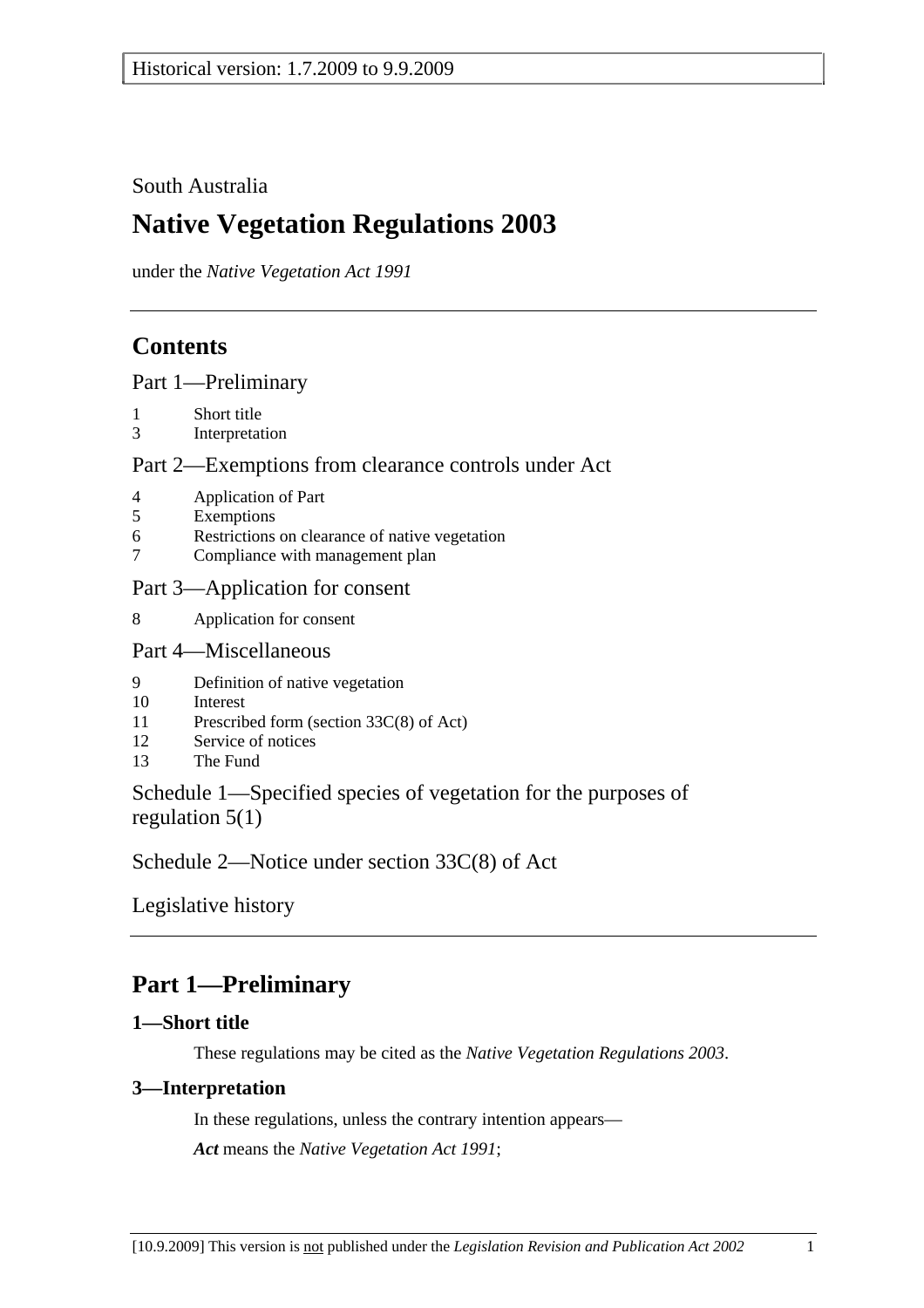*building* means a building or structure that is permanently fixed to land so that it cannot be moved without dismantling or destroying it and—

- (a) includes a transportable building if the building is connected to a sewage system or a septic tank and then is not moved after it is first connected to that sewage system or septic tank; but
- (b) does not include a building or structure erected or placed on land in contravention of the *Development Act 1993* or a corresponding previous enactment;

*business day* means any day except Saturday, Sunday or a public holiday;

*country* has the same meaning as in the *Fire and Emergency Services Act 2005*;

*Development Plan* means a Development Plan under the *Development Act 1993*;

*dwelling* means a building or part of a building used as a self-contained residence;

*fence* means a fence consisting of posts and wire fixed permanently to land and designed for the purpose of controlling access by people or the movement of animals;

*fire-control purposes*—these are purposes associated with preventing or controlling the spread of fires or potential fires;

#### *infrastructure* means—

- (a) the infrastructure, equipment, structures, works and other facilities used in or in connection with the supply of water or electricity, gas or other forms of energy, the provision of telecommunications, or the drainage, removal or treatment of waste water or sewage; or
- (b) roads and their supporting structures or works; or
- (c) ports, wharfs, jetties, railways, trams and busways;

*Mining Act* means the *Mining Act 1971*, the *Opal Mining Act 1995*, the *Petroleum Act 2000*, the *Offshore Minerals Act 2000* or the *Roxby Downs (Indenture Ratification) Act 1982*;

*private mine* means land declared under the *Mining Act 1971* to be a private mine;

*River Murray Floodplain Area* means the River Murray Protection Area so designated under regulation 4 of the *River Murray Regulations 2003*;

*SACFS* means the South Australian Country Fire Service;

*township of Robe* means the area shown as the township of Robe in the Development Plan that applies to that area of the State.

# **Part 2—Exemptions from clearance controls under Act**

### **4—Application of Part**

Exemptions under this Part do not extend to native vegetation growing or situated on land that is subject to a heritage agreement under the Act or a heritage agreement that was entered into in compliance with a condition of consent to clear native vegetation under the repealed Act unless the paragraph setting out the exemption explicitly extends its operation to that vegetation.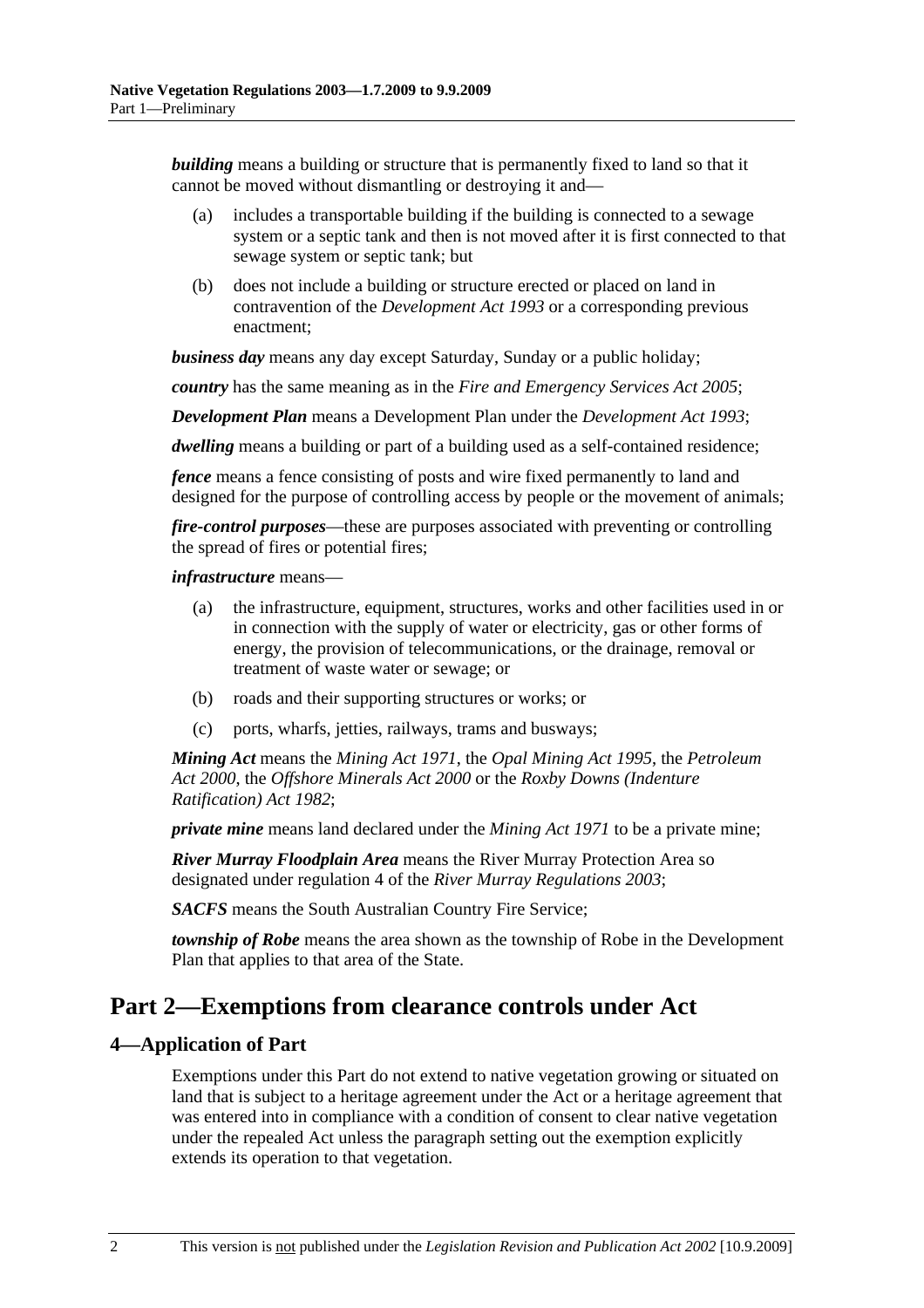### **5—Exemptions**

- (1) Pursuant to section 27(1)(b) of the Act, native vegetation may, subject to any other Act or law to the contrary, be cleared—
	- (a) if it is proposed to erect a building that is a dwelling or a structure or other facility that is ancillary to a dwelling and—
		- (i) any development authorisation for the erection of the dwelling or structure or other facility required by or under the *Development Act 1993* has been obtained; and
		- (ii) either—
			- (A) the vegetation—
				- does not comprise or form part of a stratum of native vegetation that is substantially intact; and
				- except where the dwelling is within a residential or township zone under the relevant Development Plan, does not include vegetation of the genus *Eucalyptus* with a stem diameter at 300 millimetres above the ground of 200 millimetres or more, or other vegetation with a stem diameter at the lowest point of the stem above ground level of 100 millimetres or more; or

 $(B)$ 

- the Council is satisfied (on the basis of information provided to the Council by the person seeking the benefit of this paragraph and such other information as the Council thinks fit) that, after taking into account the need to preserve biological diversity and taking into account the needs of the owner of the land, the proposed site for the building is the most suitable that is available; and
- the Council is satisfied (on the basis of information provided to the Council by the person seeking the benefit of this paragraph and such other information as the Council thinks fit) that there is no other practicable alternative that would involve no clearance or the clearance of less vegetation or the clearance of vegetation that is less significant or (if relevant) the clearance of vegetation that has been degraded to a greater extent than the vegetation proposed to be cleared; and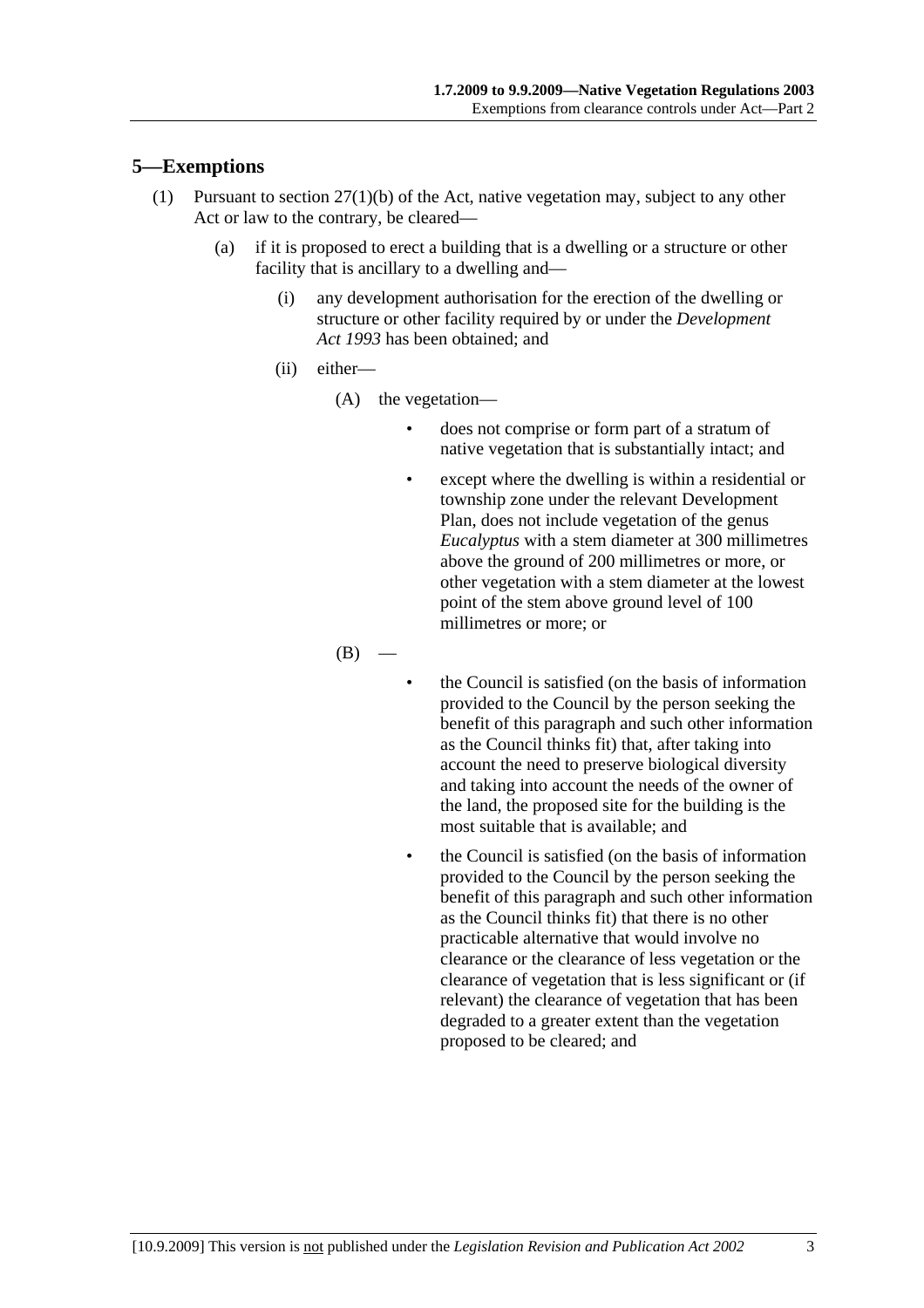- the clearance is undertaken in accordance with a management plan that has been approved by the Council and that, after taking into account the full extent of clearance that is to be undertaken on the relevant land, results in a significant environmental benefit on the property where the building is to be situated, or the owner of the land (or a person acting on his or her behalf) has, on application to the Council to proceed with clearing the vegetation in accordance with this provision, made a payment into the Fund of an amount considered by the Council to be sufficient to achieve a significant environmental benefit in the manner contemplated by section 21(6) of the Act;
- (ab) if it is proposed to divide land for use for residential purposes (after taking into account the construction of roads and other infrastructure) and—
	- (i) any development authorisation for the division of the land and for the use of land for residential purposes under the *Development Act 1993* has been obtained; and
	- $(ii)$ 
		- (A) the Council is satisfied (on the basis of information provided to the Council by the person seeking the benefit of this paragraph and such other information as the Council thinks fit) that, after taking into account the need to preserve biological diversity and taking into account the needs of the owner of the land, the clearance will be limited to clearance reasonably required to erect 1 dwelling, and any structure or other facility that would be reasonably expected to be ancillary to the dwelling, on each allotment to be created by the division; and
		- (B) the Council is satisfied (on the basis of information provided to the Council by the person seeking the benefit of this paragraph and such other information as the Council thinks fit) that there is no other practicable alternative that would involve no clearance or the clearance of less vegetation or the clearance of vegetation that is less significant or (if relevant) the clearance of vegetation that has been degraded to a greater extent than the vegetation proposed to be cleared; and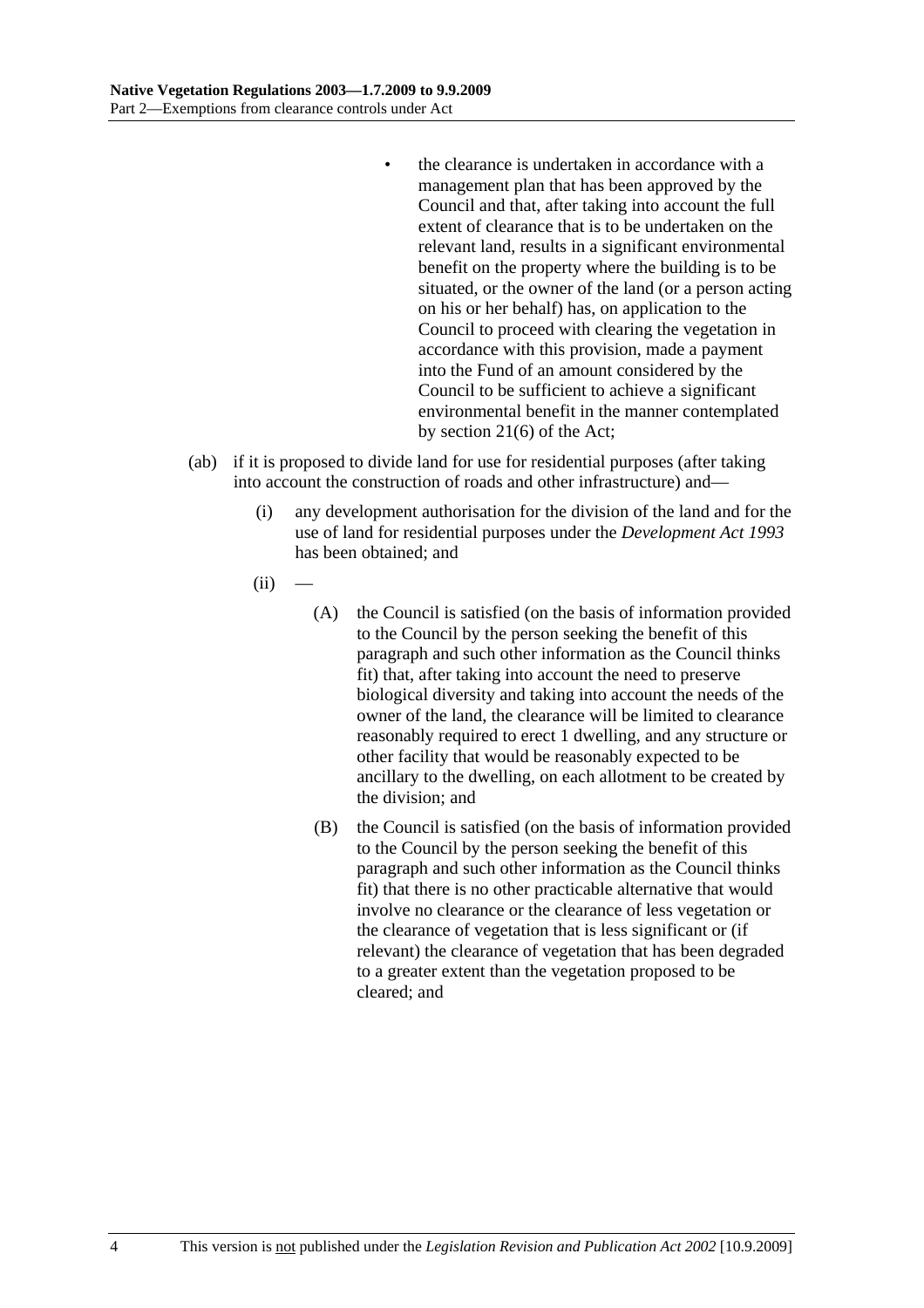- (C) the clearance is undertaken in accordance with a management plan that has been approved by the Council and, after taking into account the full nature and extent of clearance that is to be undertaken on the relevant land and any commitments that have been made with respect to the establishment, restoration or maintenance of native vegetation, the Council is satisfied that there will be a significant environmental benefit on the land being divided or within the same region of the State, or the owner of the land (or a person acting on his or her behalf) has, on application to the Council to proceed with clearing the vegetation in accordance with this provision, made a payment into the Fund or, if the Council is satisfied that it is appropriate in the circumstances, agreed to make a payment into the Fund, of an amount considered by the Council to be sufficient to achieve a significant environmental benefit which outweighs the value of retaining the vegetation;
- (b) if it is proposed to erect a building or a structure or other facility that is ancillary to a building, other than a dwelling or a structure or other facility that is ancillary to a dwelling, and—
	- (i) any development authorisation for the erection of the building or structure or other facility required by or under the *Development Act 1993* has been obtained; and
	- (ii) the vegetation—
		- (A) does not comprise or form part of a stratum of native vegetation that is substantially intact; and
		- (B) except where the building is within a tourist accommodation, business, centre, commerce, commercial, industrial, industry or office zone under the relevant Development Plan, does not include vegetation of the genus *Eucalyptus* with a stem diameter at 300 millimetres above the ground of 200 millimetres or more, or other vegetation with a stem diameter at the lowest point of the stem above ground level of 100 millimetres or more;
- $(c)$  if—
	- (i) the clearance is incidental to a proposed development to which section 48 of the *Development Act 1993* applies; and
	- (ii) an environmental impact statement, public environmental report or development report, and an Assessment Report, relating to the development have been prepared under that Act; and
	- (iii) the Minister responsible for the administration of the *Development Act 1993* referred the environmental impact statement, public environmental report or development report to the Native Vegetation Council for comment and report and—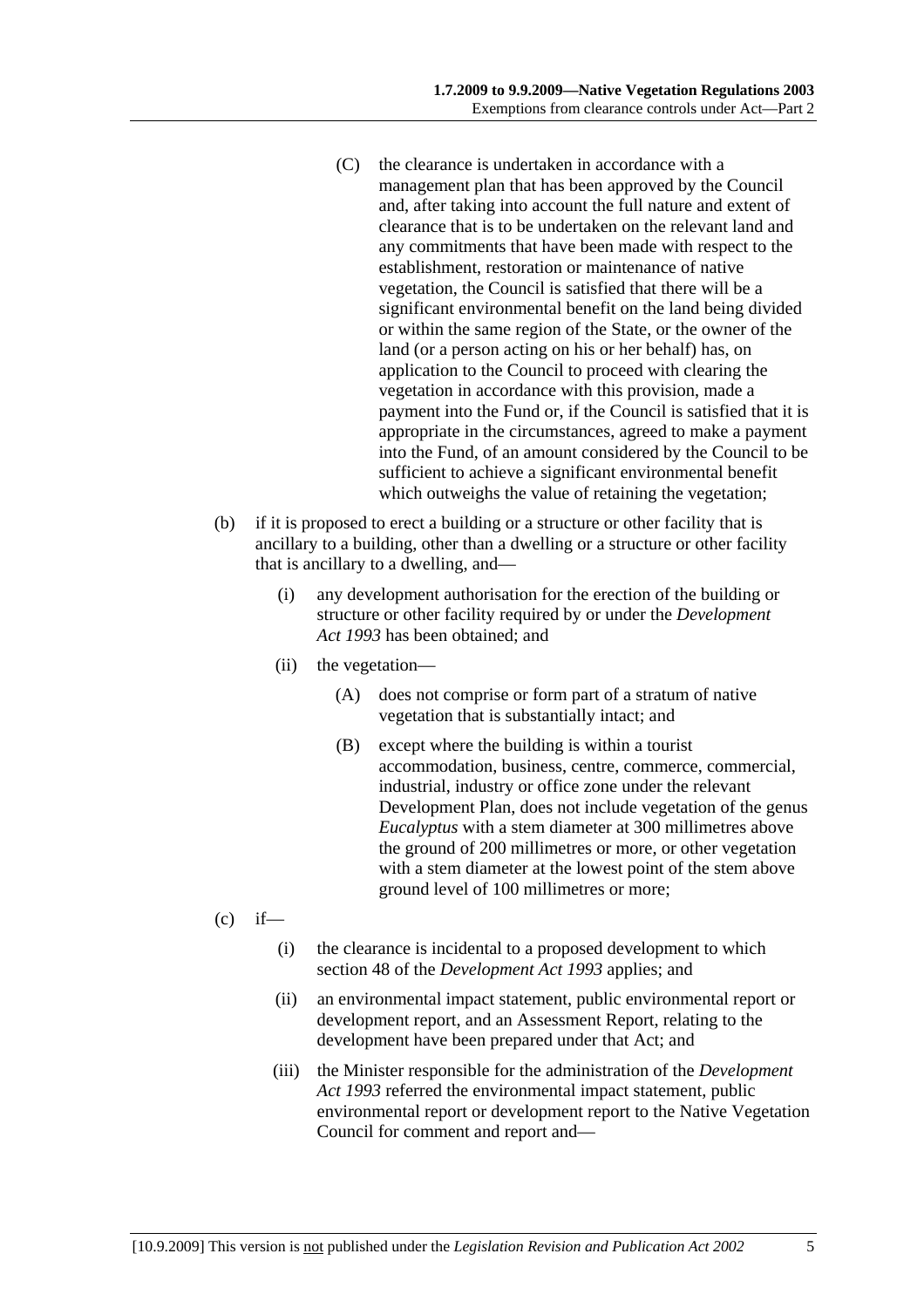- (A) the Council provided comments which were included (wholly or substantially) in the relevant Assessment Report; or
- (B) the Council failed to provide comments within 8 weeks after receiving the Minister's invitation for comment and report; and
- (iv) the Governor has granted his or her consent to the proposed development under section 48 of the *Development Act 1993*; and
- (v) the clearance is undertaken in accordance with that consent; and
- (vi) the clearance is undertaken in accordance with a management plan that has been approved by the Council that results in a significant environmental benefit on the property where the development is being undertaken, or the owner of the land (or a person acting on his or her behalf) has, on application to the Council to proceed with clearing the vegetation in accordance with this provision, made a payment into the Fund of an amount considered by the Council to be sufficient to achieve a significant environmental benefit in the manner contemplated by section 21(6) of the Act;

(d) if—

 $(i)$ 

- (A) the clearance is incidental to the construction or expansion of a building or infrastructure and the Minister has, by instrument in writing, declared that he or she is satisfied that the clearance is in the public interest; or
- (B) the clearance is required in connection with the provision of infrastructure or services to a building or proposed building, or to any place; and
- (ii) any development authorisation required by or under the *Development Act 1993* has been obtained; and
- (iii) the Council is satisfied (on the basis of information provided to the Council by the person seeking the benefit of this paragraph and such other information as the Council thinks fit) that, after taking into account the need to preserve biological diversity and the nature and purposes of any proposed building or infrastructure that is yet to be constructed, the proposed site of the building or infrastructure is the most suitable that is available; and
- (iv) the Council is satisfied (on the basis of information provided to the Council by the person seeking the benefit of this paragraph and such other information as the Council thinks fit) that there is no other practicable alternative that would involve no clearance or the clearance of less vegetation or the clearance of vegetation that is less significant or (if relevant) the clearance of vegetation that has been degraded to a greater extent than the vegetation proposed to be cleared; and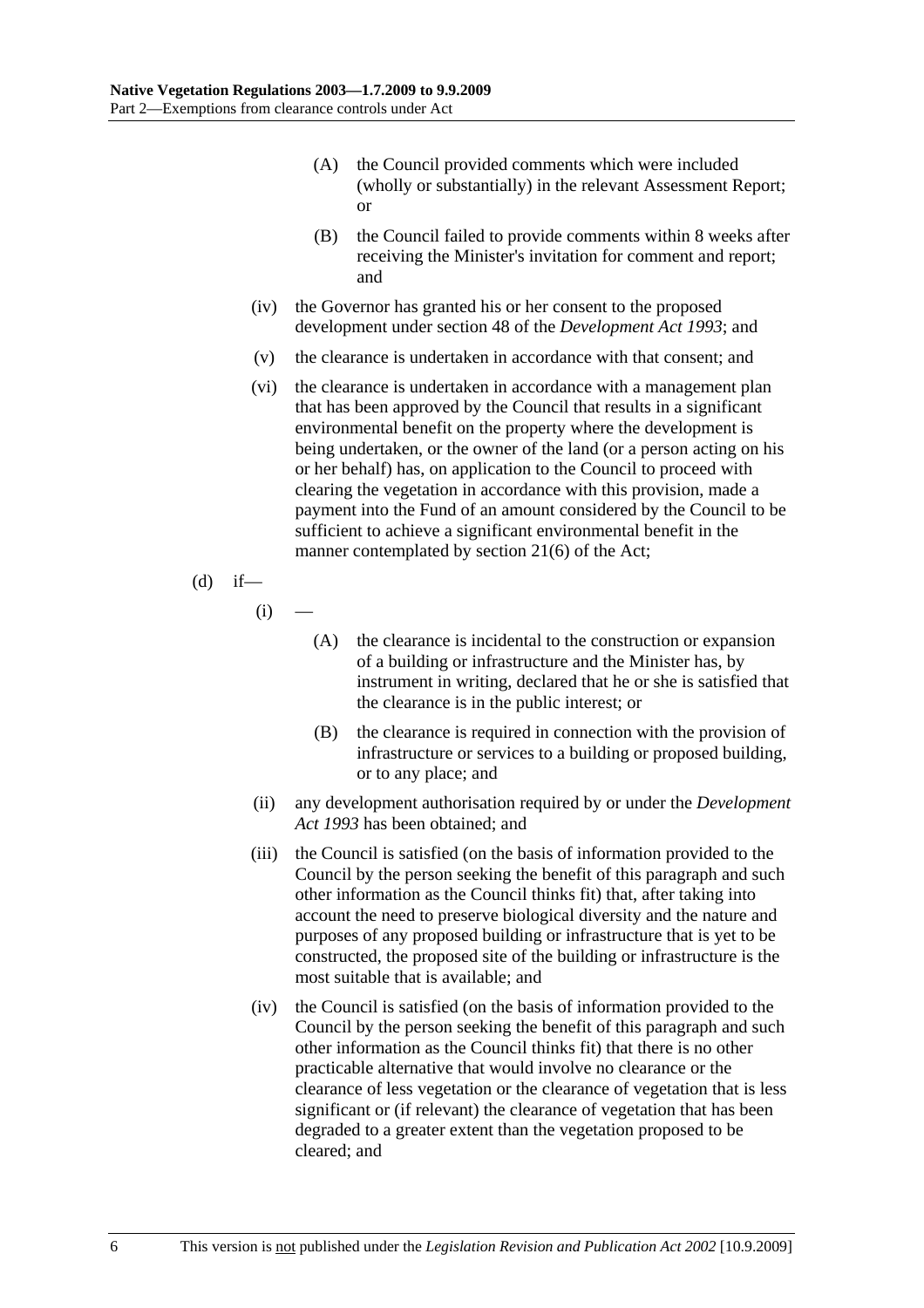- (v) the clearance is undertaken in accordance with a standard operating procedure determined or approved by the Council for the purposes of this provision or a management plan that has been approved by the Council, and either—
	- (A) there will be a significant environmental benefit on the property where the clearance is being undertaken or within the same region of the State; or
	- (B) either—
		- the owner of the land (or a person acting on his or her behalf); or
		- a person connected with the construction or expansion of the building or infrastructure, or the provision of the infrastructure or services (as the case requires),

has, on application to the Council to proceed with clearing the vegetation in accordance with this provision, made a payment into the Fund of an amount considered by the Council to be sufficient to achieve a significant environmental benefit in the manner contemplated by section 21(6) of the Act;

 $(da)$  if—

- (i) the clearance is incidental to proposed development to be undertaken on land; and
- (ii) any development authorisation required by or under the *Development Act 1993* has been obtained; and
- (iii) the Council is satisfied (on the basis of information provided to the Council by the person seeking the benefit of this paragraph and such other information as the Council thinks fit)—
	- (A) that the vegetation is not significant (including by taking into account the scale or nature of surrounding vegetation and relevant guidelines prepared and published by the Council); and
	- (B) that there is no other practicable alternative that would involve no clearance or the clearance of less vegetation; and
- (iv) the clearance is undertaken in accordance with a management plan that has been approved by the Council that results in a significant environmental benefit on the property where the relevant development is to be undertaken, or the owner of the land (or a person acting on his or her behalf) has, on application to the Council to proceed with clearing the vegetation in accordance with this provision, made a payment into the Fund of an amount considered by the Council to be sufficient to achieve a significant environmental benefit in the manner contemplated by section 21(6) of the Act;

$$
(e) if
$$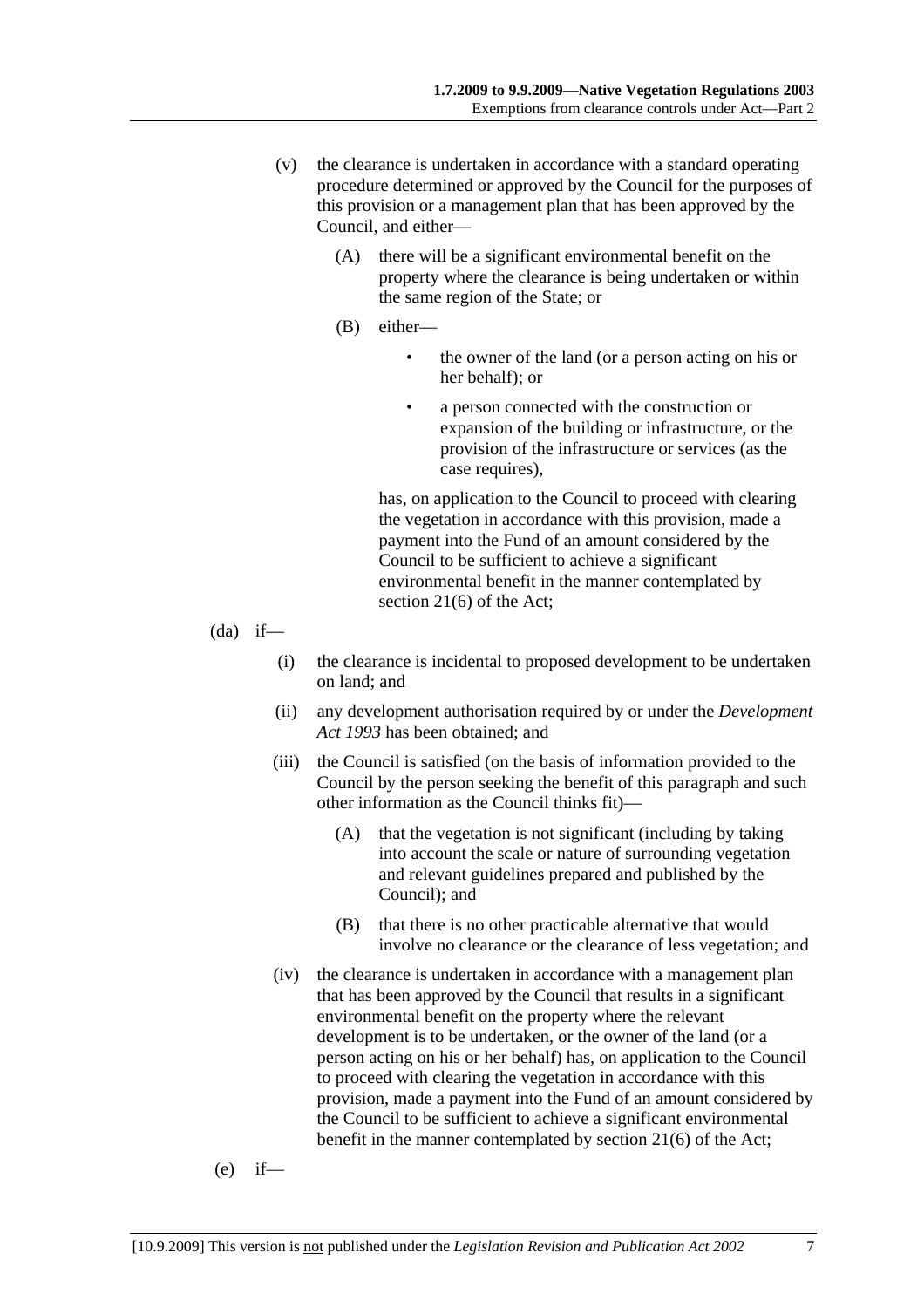- (i) the clearance is incidental to the repair or maintenance work of the Crown; and
- (ii) the person undertaking the clearance—
	- (A) has given at least 10 business days notice in writing outlining the proposed clearance to a person who has the care, control or management of the land before commencing the clearance (unless the land is under the care, control or management of the Crown); or
	- (B) is acting in accordance with a standard operating procedure determined or approved by the Council for the purposes of this provision; or
	- (C) is acting in a situation of urgency that requires action without delay; and
- (iii) the person undertaking the clearance complies with any guidelines relating to the protection of native vegetation from the spread of plant diseases or noxious weeds, or from unnecessary damage during the performance of any work, prepared by the Council in accordance with section 25 of the Act,

- $(f)$  if
	- $(i)$
- (A) the clearance is being undertaken as part of the duty of an electricity entity under Part 5 of the *Electricity Act 1996*; or
- (B) the clearance is incidental to any repair or maintenance work of an electricity entity within the meaning of the *Electricity Act 1996*; and
- (ii) the person undertaking the clearance—
	- (A) is acting in accordance with the principles of vegetation clearance under the *Electricity Act 1996*; or
	- (B) has given at least 10 business days notice in writing outlining the proposed clearance to a person who has the care, control or management of the land before commencing the clearance (unless the land is under the care, control or management of the electricity entity); or
	- (C) is acting in accordance with a standard operating procedure determined or approved by the Council for the purposes of this provision; or
	- (D) is acting in a situation of urgency that requires action without delay; and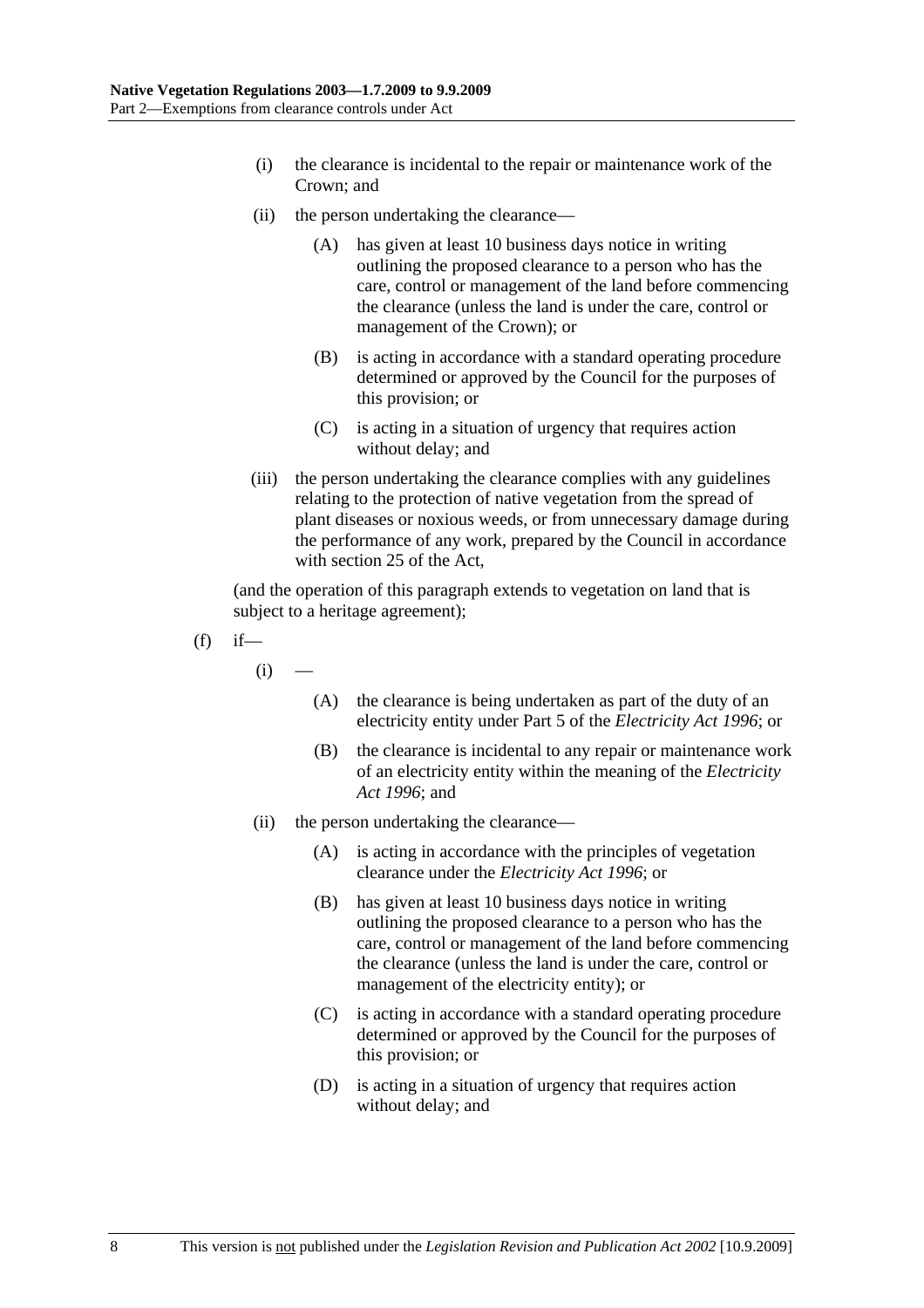(iii) the person undertaking the clearance complies with any guidelines relating to the protection of native vegetation from the spread of plant diseases or noxious weeds, or from unnecessary damage during the performance of any work, prepared by the Council in accordance with section 25 of the Act,

(and the operation of this paragraph extends to vegetation on land that is subject to a heritage agreement);

- $(g)$  if—
	- (i) the clearance is incidental to the repair or maintenance of any infrastructure; and
	- (ii) the person undertaking the clearance—
		- (A) has given at least 10 business days notice in writing outlining the proposed clearance to a person who has the care, control or management of the land before commencing the clearance (unless the land is under the care, control or management of the person who is responsible for the infrastructure); or
		- (B) in acting in accordance with a standard operating procedure determined or approved by the Council for the purposes of this provision; or
		- (C) is acting in a situation of urgency that requires action without delay; and
	- (iii) the person undertaking the clearance complies with any guidelines relating to the protection of native vegetation from the spread of plant diseases or noxious weeds, or from unnecessary damage during the performance of any work, prepared by the Council in accordance with section 25 of the Act,

- $(h)$  if—
	- (i) the clearance is incidental to work being undertaken by or on behalf of the Commissioner of Highways; and
	- (ii) except where the clearance is incidental to repair or maintenance work, there is no other practicable alternative that would involve no clearance or the clearance of less vegetation or the clearance of vegetation that is less significant or (if relevant) the clearance of vegetation that has been degraded to a greater extent than the vegetation proposed to be cleared; and
	- (iii) either—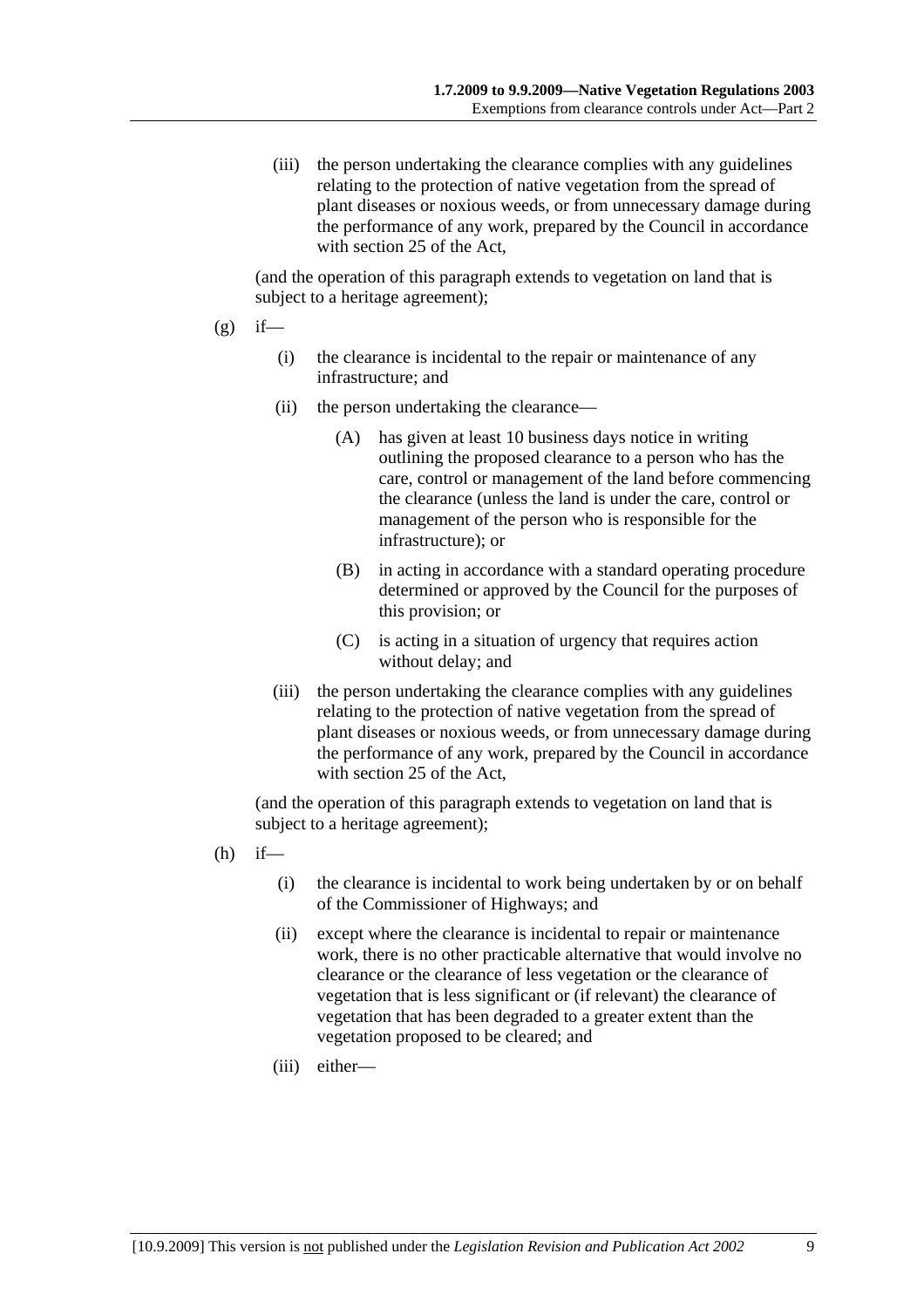- (A) the clearance is undertaken in accordance with a standard operating procedure determined or approved by the Council for the purposes of this provision or a management plan that has been approved by the Council, and either there will be a significant environmental benefit at the site of the relevant work or within the same region of the State, or the Commissioner of Highways or another person undertaking the work has, on application to the Council to proceed with clearing the vegetation in accordance with this provision, made a payment into the Fund of an amount considered by the Council to be sufficient to achieve a significant environmental benefit in the manner contemplated by section 21(6) of the Act; or
- (B) the clearance is incidental to repair or maintenance work and the person undertaking the clearance
	- has given at least 10 business days notice in writing outlining the proposed clearance to a person who has the care, control or management of the land before commencing the clearance (unless the land is under the care, control or management of the Commissioner of Highways); or
	- is acting in accordance with a standard operating procedure determined or approved by the Council for the purposes of this provision; or
	- is acting in a situation of urgency that requires action without delay; and
- (iv) the person undertaking the clearance complies with any guidelines relating to the protection of native vegetation from the spread of plant diseases or noxious weeds, or from unnecessary damage during the performance of any work, prepared by the Council in accordance with section 25 of the Act;
- (i) if the clearance is incidental to the repair or maintenance of an existing dam;
- $(i)$  if—
	- (i) the clearance is incidental to the lawful construction of a new dam that will cover—
		- (A) in areas designated by the Council, by notice in the Gazette, for the purposes of this provision—less than 500 square metres in surface area when full;
		- (B) in other areas of the State—less than 200 square metres in surface area when full; and
	- (ii) the vegetation to be cleared comprises trees with a stem diameter at the lowest point on the stem above ground level of 150 millimetres or more; and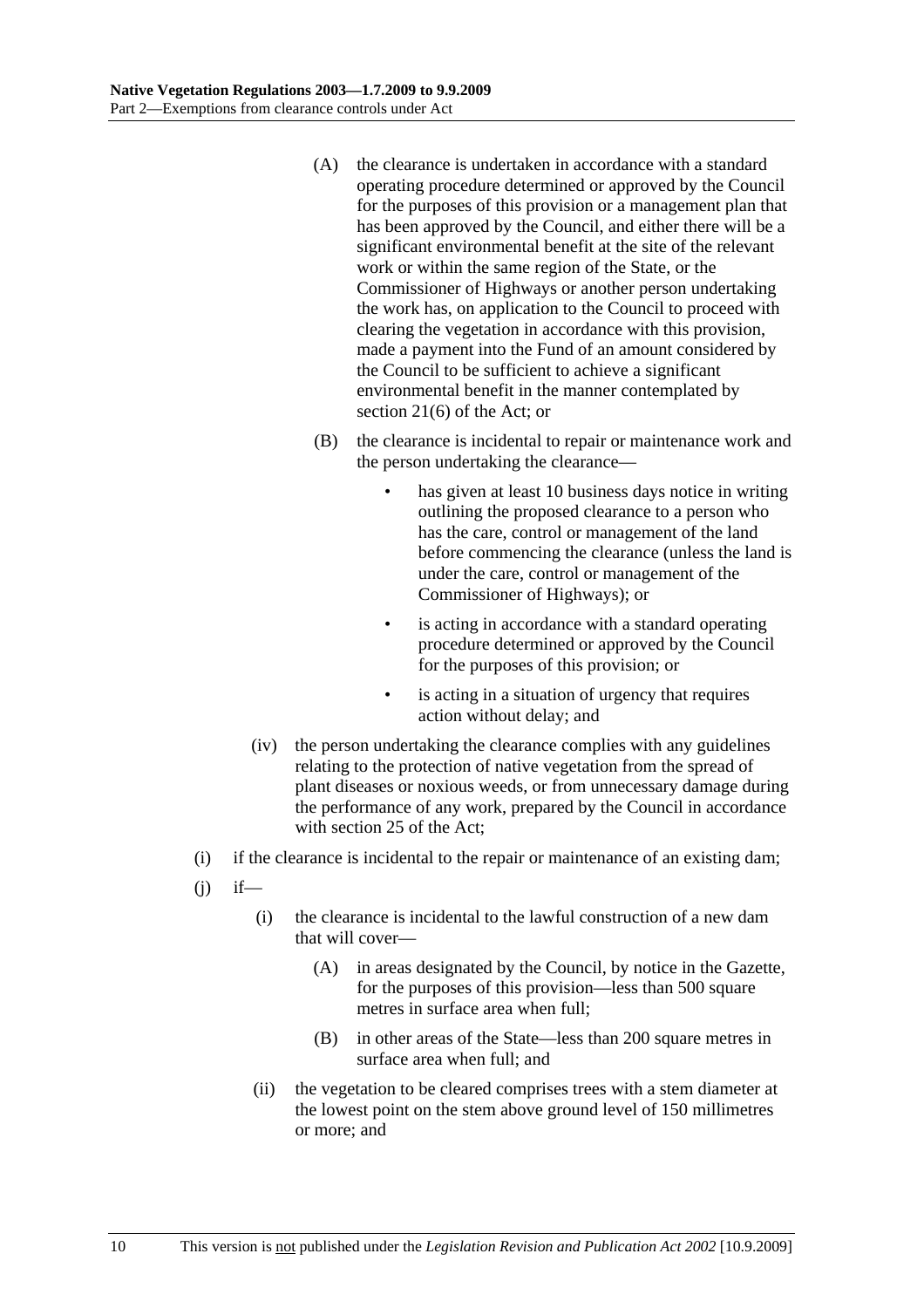- (iii) the land on which the vegetation is situated has been cleared of all other native vegetation and has been maintained during the immediately preceding 5 years for cultivation or pasture; and
- (iv) the vegetation is not of a class specified in Schedule 1; and
- (v) in the case of a dam within the ambit of subparagraph  $(i)(A)$  that will cover 200 square metres or more in surface area when full—the Council is satisfied (on the basis of information provided to the Council by the person seeking the benefit of this paragraph and such other information as the Council thinks fit) that, after taking into account the need to preserve biological diversity and taking into account the needs of the owner of the land, the site of the dam is the most suitable that is available;

 $(i)$  if—

- (i) the clearance is incidental to the lawful construction or expansion of a dam on pastoral land (as defined in section 3(1) of the Act); and
- (ii) the vegetation is not of a class specified in Schedule 1; and
- (iii) the Council is satisfied (on the basis of information provided to the Council by the person seeking the benefit of this paragraph and such other information as the Council thinks fit) that, after taking into account the need to preserve biological diversity and taking into account the needs of the owner of the land, the site for the dam is the most suitable that is available; and
- (iv) the Council is satisfied (on the basis of information provided to the Council by the person seeking the benefit of this paragraph and such other information as the Council thinks fit) that there is no other practicable alternative that would involve no clearance or the clearance of less vegetation or the clearance of vegetation that is less significant or (if relevant) the clearance of vegetation that has been degraded to a greater extent than the vegetation proposed to be cleared; and
- (v) the clearance is undertaken in accordance with a management plan that has been approved by the Council and that results in a significant environmental benefit on the relevant property, or the owner of the land (or a person acting on his or her behalf) has, on application to the Council to proceed with clearing the vegetation in accordance with this provision, made a payment into the Fund of an amount considered by the Council to be sufficient to achieve a significant environmental benefit in the manner contemplated by section 21(6) of the Act;
- $(k)$  if—
	- (i) the vegetation is growing or is situated within 20 metres of a dwelling, or a building used for tourist or camp accommodation (including a dwelling or such a building in the course of construction if the foundations, concrete slab or other footings have been completed); and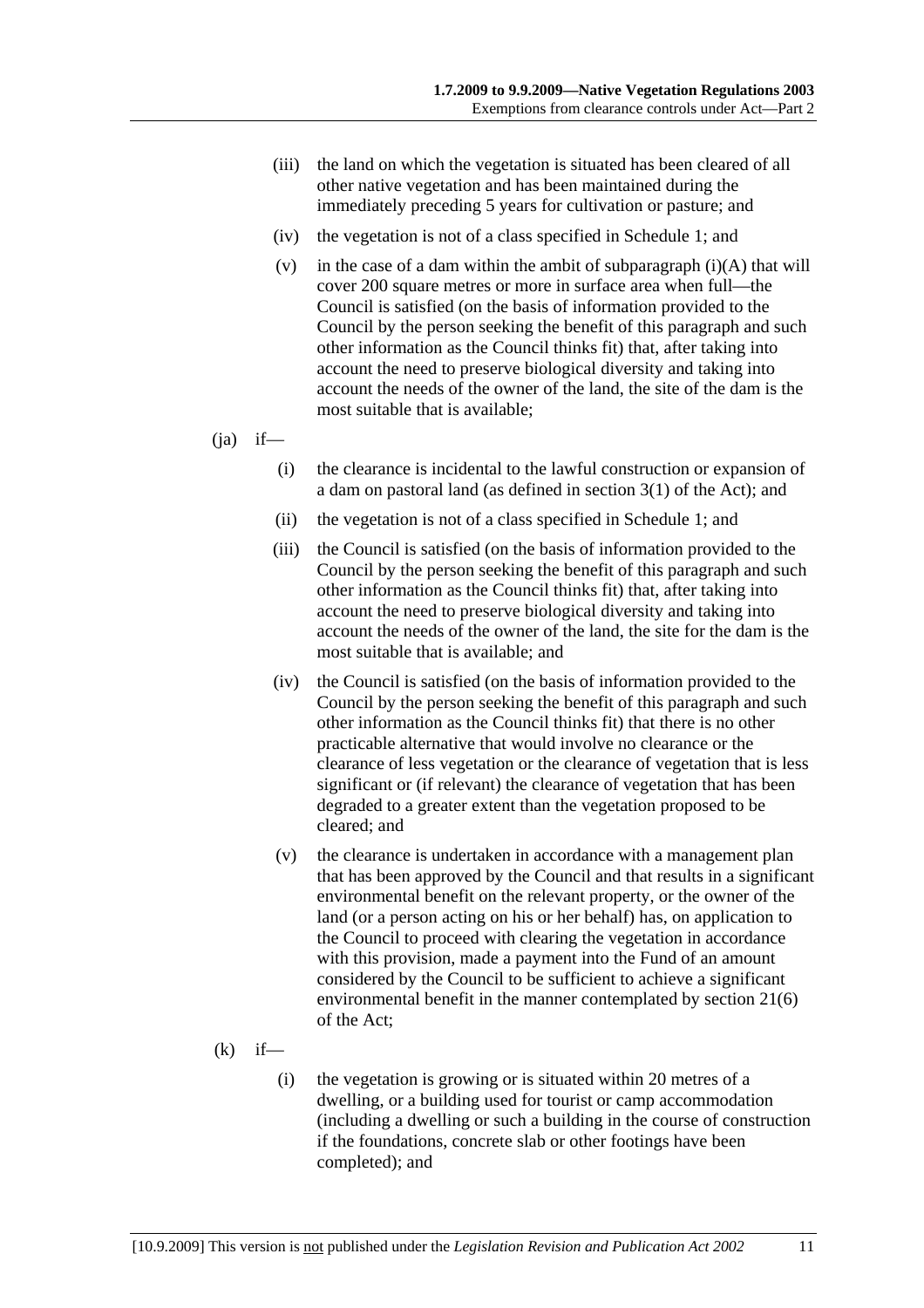- (ii) any development authorisation required by or under the *Development Act 1993* has been obtained (if relevant); and
- (iii) in the case of a building used for tourist or camp accommodation, the building was constructed before the commencement of the *Native Vegetation (Exemptions) Variation Regulations 2006*, or is the subject of a development authorisation granted under the *Development Act 1993* before the commencement of the *Native Vegetation (Exemptions) Variation Regulations 2006*; and
- (iv) the clearance of the vegetation is to be undertaken by the owner of the land, or by a person who is acting under a written agreement with the owner of the land; and
- (v) in a case involving the proposed clearance of vegetation of the genus *Eucalyptus* with a stem diameter at 300 millimetres above the ground of 200 millimetres or more situated in the country—SACFS has, by written instrument, indicated that it supports the clearance of the vegetation for fire-control purposes;
- $(ka)$  if—
	- (i) the vegetation is growing or is situated within 5 metres of a building designed to be entered and used by people or animals (including such a building in the course of construction if the foundations, concrete slab or other footings have been completed); and
	- (ii) the clearance of the vegetation is to be undertaken by the owner of the land, or by a person who is acting under a written agreement with the owner of the land; and
	- (iii) in a case involving the proposed clearance of vegetation of the genus *Eucalyptus* with a stem diameter at 300 millimetres above the ground of 200 millimetres or more situated in the country—SACFS has, by written instrument, indicated that it supports the clearance of the vegetation for fire-control purposes;
- $(l)$  if—
	- (i) a plant comprising native vegetation exceeds 2 metres in height; and
	- (ii) there is a danger that the plant will fall over or a limb or some other part of the plant will fall from it because of disease, wind damage or any other cause; and
	- (iii) there is a real risk of personal injury or damage to property if that occurs; and
	- (iv) it is not reasonably practicable to avoid the risk by avoiding the vicinity in which the plant is growing or is situated; and
	- (v) the state of the plant has been assessed by a person with expertise in the area of plant health, or by any other person acting in an emergency situation or in any other situation that gives rise to an immediate risk of personal injury or damage to property; and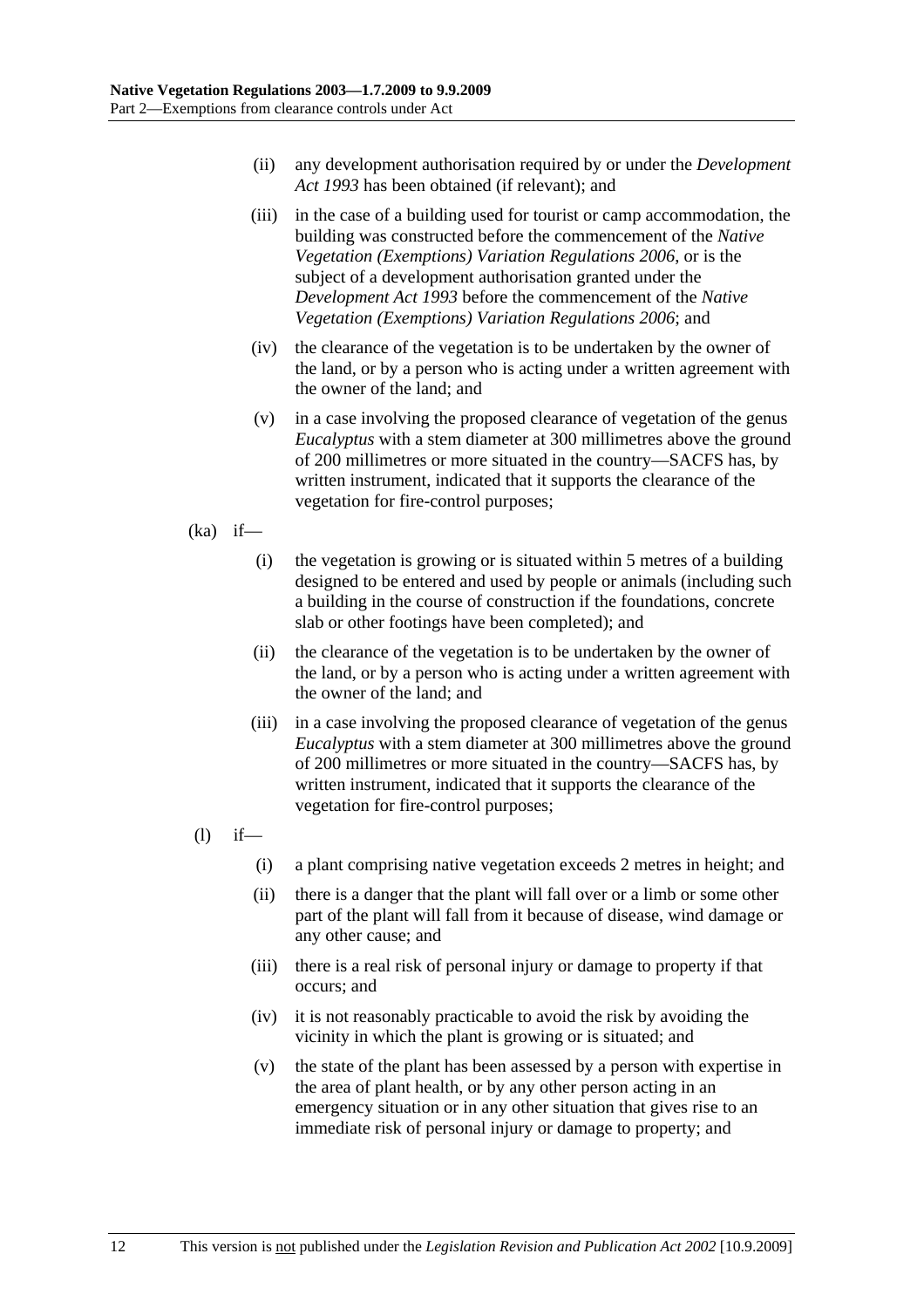(vi) the clearance is confined to removing the limb or other part of the plant causing the danger and only extends to destroying the plant if that is necessary to remove the existing danger,

(and the operation of this paragraph extends to vegetation on land that is subject to a heritage agreement);

- $(la)$  if—
	- (i) the clearance involves the limb of a plant that is overhanging a building; and
	- (ii) the clearance is confined to removing the limb (or a part of the limb to any point up to the trunk of the plant),

- $(m)$  if—
	- (i) the purpose of the clearance is to reduce combustible material on land; and
	- (ii) the owner of the land or the district bushfire prevention committee under the *Fire and Emergency Services Act 2005* for the area in which the land is situated has prepared a management plan that applies to the clearance of the vegetation and the Council has given its approval to the management plan after taking into account the operation of subregulation (2); and
	- (iii) the person who carries out the clearance complies with the requirements of the management plan;
- $(n)$  if—
	- (i) the only purpose of the clearance is to protect a dwelling or other building from the threat of fire; and
	- (ii) the person undertaking the clearance complies with any guidelines relating to the clearance of vegetation near buildings to protect the buildings from fire prepared by the Council in accordance with section 25 of the Act;
- (o) by an officer of SACFS or any other member of SACFS acting under section 97 of the *Fire and Emergency Services Act 2005*, or by any other person acting with the authority of an officer of SACFS or other member of SACFS under that section (and the operation of this paragraph extends to vegetation on land that is subject to a heritage agreement);
- (p) by the State Co-ordinator or an authorised officer acting under section 15 of the *State Disaster Act 1980* (and the operation of this paragraph extends to vegetation on land that is subject to a heritage agreement);
- $(q)$  if—
	- (i) the clearance is solely for the purpose of providing firewood for use by the owner of the land on which the vegetation was growing or was situated for the purpose of domestic heating or cooking; and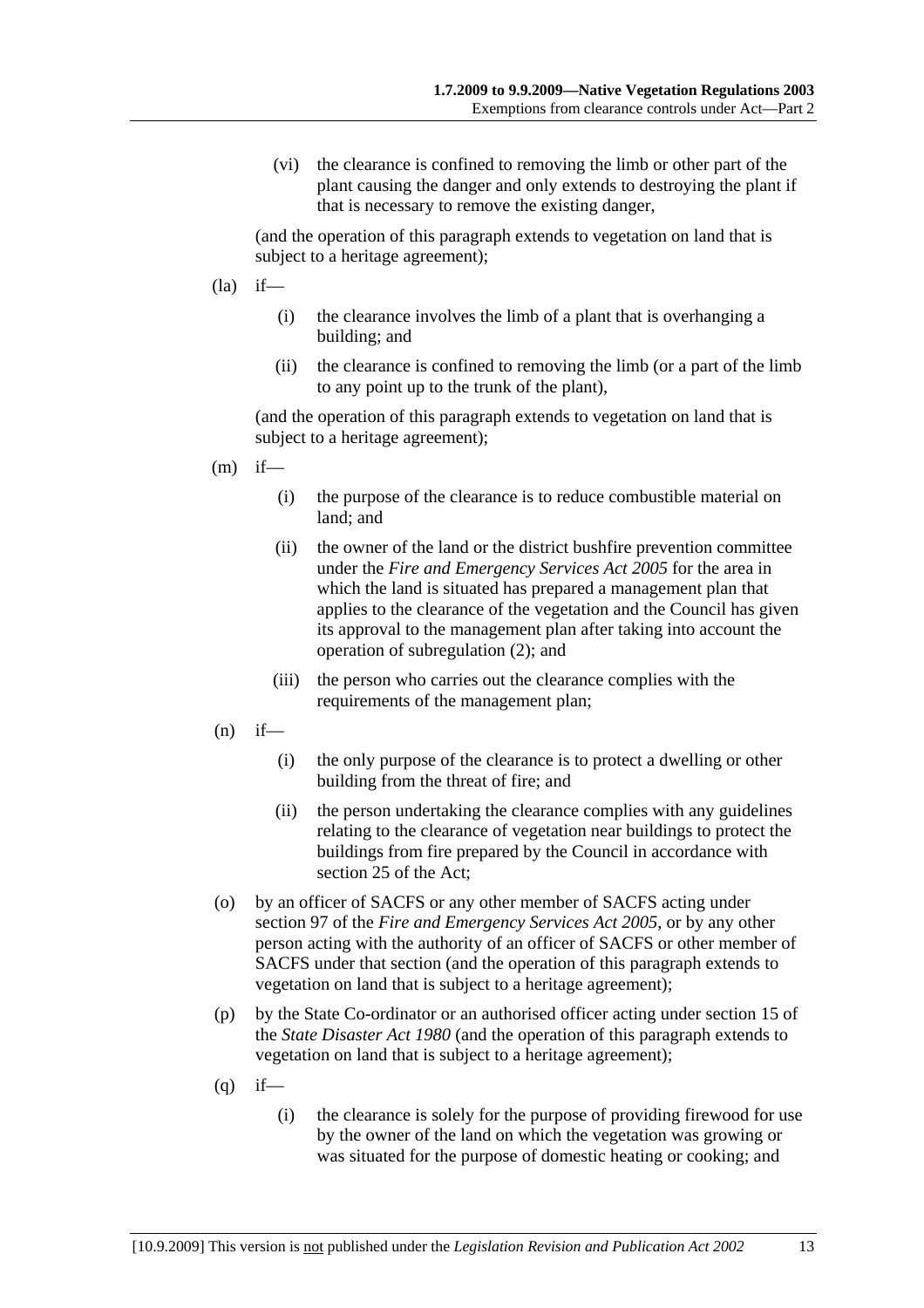- (ii) the quantity of firewood provided by the clearance when aggregated with the quantity of firewood (if any) previously provided by clearance under this paragraph (or a previous corresponding paragraph) and not yet burnt does not exceed 6 cubic metres when calculated over the immediately preceding period of 2 years; and
- (iii) the vegetation has a stem diameter at 300 millimetres from the base of the plant of 200 millimetres or less; and
- (iv) in the case of living vegetation—the clearance does not kill the vegetation, does not prevent regrowth, and is undertaken at least 300 millimetres above the base of the plant; and
- (v) either—
	- (A) the vegetation is not of a class specified in Schedule 1; or
	- (B) the clearance complies with guidelines prepared by the Council for the purposes of this provision;
- $(r)$  if—
	- (i) the clearance is solely for the purpose of—
		- (A) providing fence posts for the construction of permanent fencing on the land on which the vegetation was growing or was situated (or on other land owned by the owner of the land on which the vegetation was growing or was situated) for the purpose of controlling access by people or the movement of animals and is consistent with practices undertaken on the land over the immediately preceding period of 25 years; or
		- (B) repairing an existing fence on the land on which the vegetation was growing or was situated (or on the other land owned by the owner of the land on which the vegetation was growing or was situated) for the purpose of controlling access by people or the movement of animals; and
	- (ii) the quantity of fence posts provided by the clearance when aggregated with the quantity of fence posts (if any) previously provided by clearance under this paragraph (or a previous corresponding paragraph) and not yet used does not exceed the quantity required by the plans the owner has when the clearance occurs for the construction of fencing on his or her land in the period of 2 years from the time of clearance; and
	- (iii) the vegetation has a stem diameter at 300 millimetres from the base of the plant of 200 millimetres or less; and
	- (iv) in the case of living vegetation—
		- (A) the vegetation was growing on land subject to a pastoral lease under the *Pastoral Land Management and Conservation Act 1989* the terms of which explicitly provide that vegetation on the land may be cleared for the sole purpose of providing fence posts; or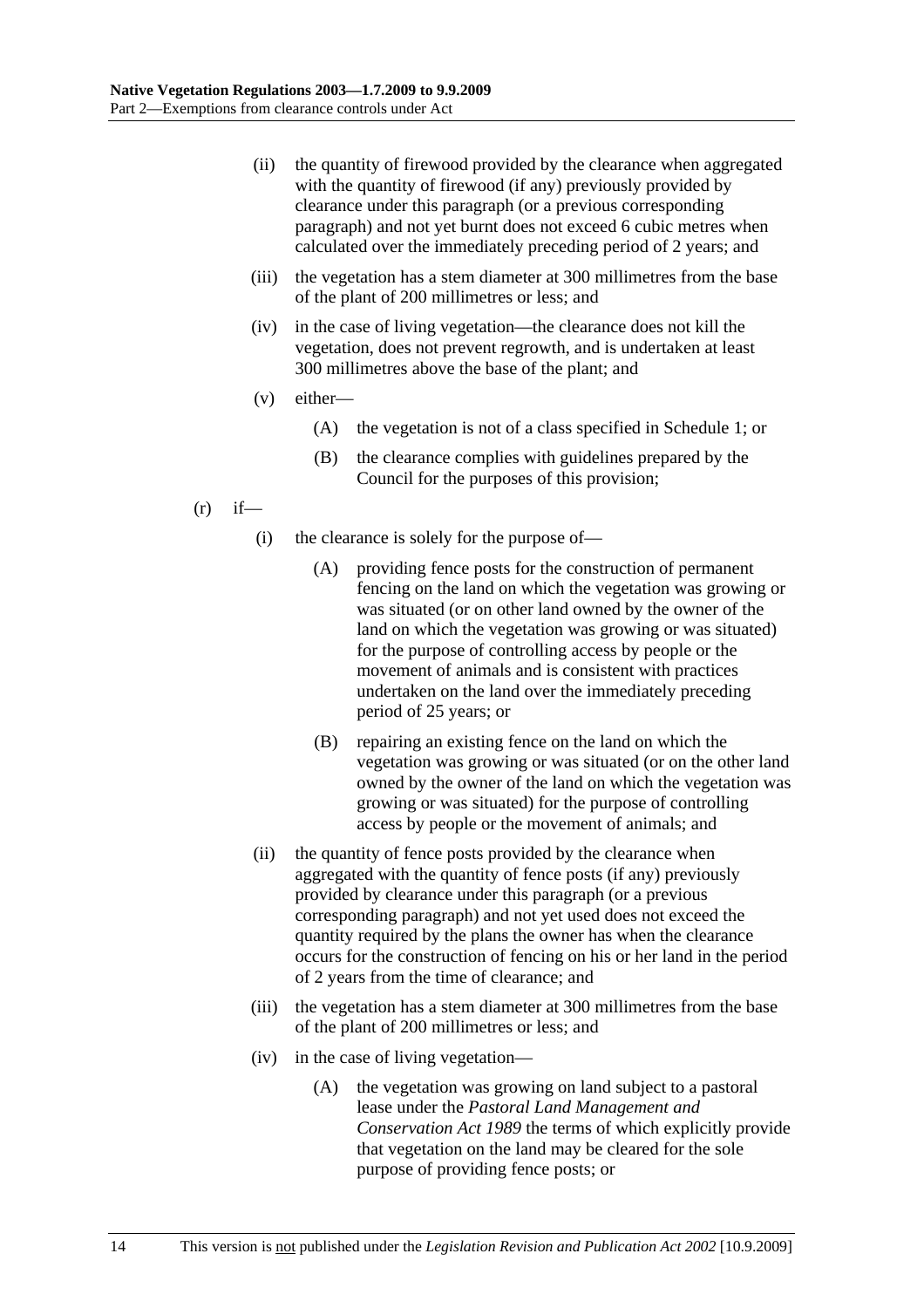- (B) the clearance does not kill the vegetation, does not prevent regrowth and is undertaken at least 300 millimetres above the base of the plant; and
- (v) the clearance has been undertaken in accordance with a management plan that has been approved by the Council; and
- (vi) either—
	- (A) the vegetation is not of a class specified in Schedule 1; or
	- (B) the clearance complies with guidelines prepared by the Council for the purposes of this provision;
- (s) if the clearance is for the purpose of providing a strip of cleared land of not more than 5 metres in width on either side or both sides of an existing fence or of a fence in the course of construction to provide access for the purpose of maintaining or establishing the fence and—
	- (i) the fence is reasonably required to control access by people or the movement of animals; and
	- (ii) the clearance is required to give reasonable access to the fence and is limited to the extent reasonably required to achieve that access; and
	- (iii) there is no other practicable alternative (including, in the case of a new fence, to the position of the fence) that would involve no clearance or the clearance of less vegetation or the clearance of vegetation that is less significant or (if relevant) the clearance of vegetation that has been degraded to a greater extent than the vegetation proposed to be cleared,

(and the operation of this paragraph extends to vegetation on land that is subject to a heritage agreement but does not apply to vegetation on a road reserve);

- (t) if the clearance is for the purpose of establishing or maintaining an existing track that is not more than 5 metres in width for use by vehicles having at least 4 wheels and—
	- (i) the track is reasonably required to provide access; and
	- (ii) the clearance is limited to the extent reasonably required to achieve the relevant purpose; and
	- (iii) there is no other practicable alternative (including, in the case of a new track, to the position of the track) that would involve no clearance or the clearance of less vegetation or the clearance of vegetation that is less significant or (if relevant) the clearance of vegetation that has been degraded to a greater extent than the vegetation proposed to be cleared,

(but this paragraph does not apply to vegetation on a road reserve);

- (u) if the clearance is for the purpose of establishing or maintaining a walking track that is not more than 1 metre in width and—
	- (i) the track is used, or is genuinely expected to be used, by pedestrians; and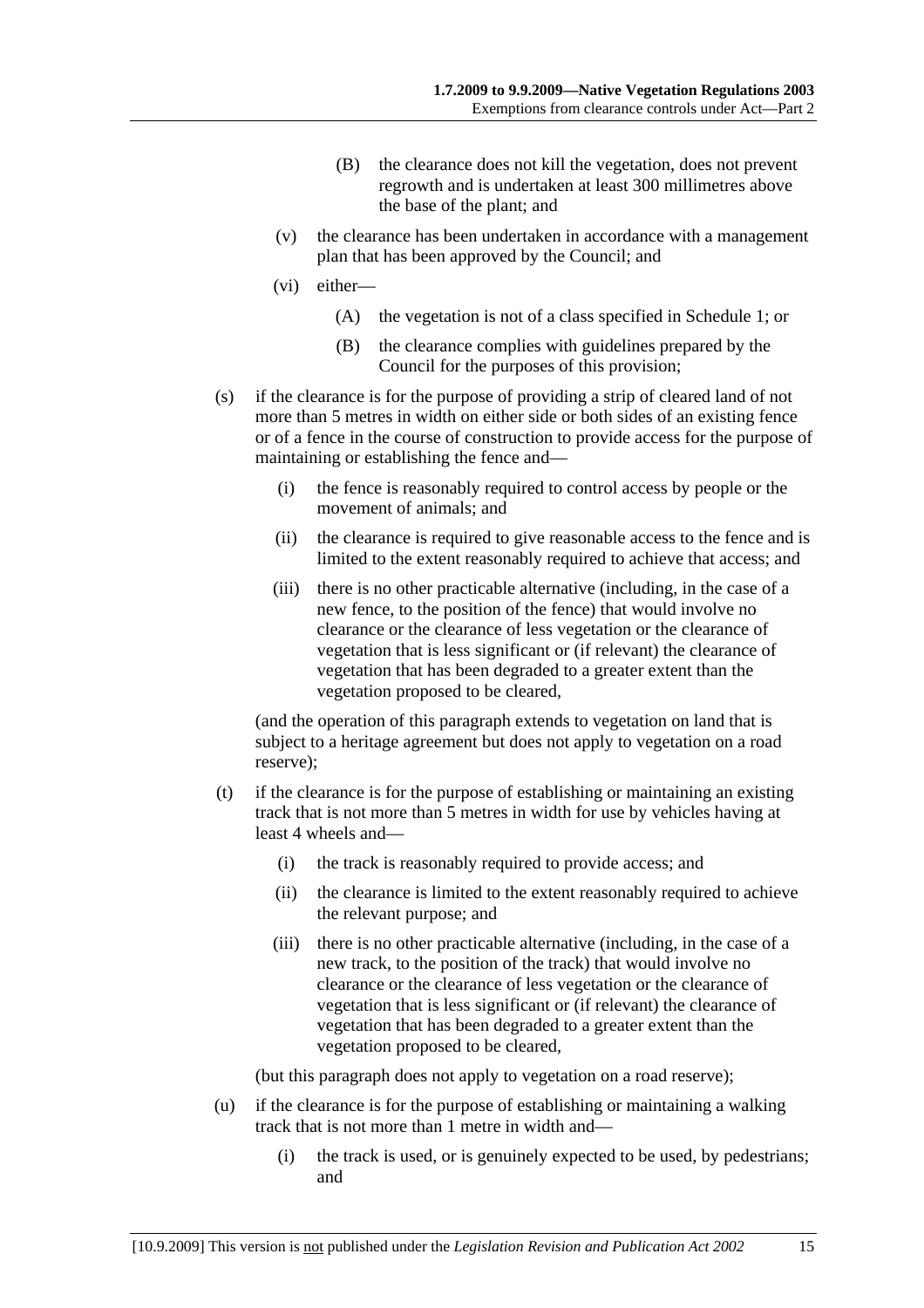- (ii) there is no other practicable alternative (including, in the case of a new track, to the position of the track) that would involve no clearance or the clearance of less vegetation or the clearance of vegetation that is less significant or (if relevant) the clearance of vegetation that has been degraded to a greater extent than the vegetation proposed to be cleared; and
- (iii) the person undertaking the clearance complies with any guidelines determined or approved by the Council for the purposes of this provision,

(but this paragraph does not apply to vegetation on a road reserve);

- (v) if the clearance is for a fuel break for fire-control purposes and—
	- (i) the fuel break is not more than 5 metres in width or such lesser width that when added to the width of adjacent land that is cleared (or sufficiently cleared) for fuel break purposes or is the subject of consent granted by the Council for clearance to an extent that is sufficient for fuel break purposes is not more than 5 metres in width and the fuel break is along an existing fence-line (and within 5 metres of the fence); or
	- (ii) the fuel break is not more than 7.5 metres in width or such lesser width that when added to the width of adjacent land that is cleared (or sufficiently cleared) for fuel break purposes is not more than 7.5 metres in width and—
		- (A) the fuel break is on the boundary between land owned by different persons; and
		- (B) all, or a substantial part, of the vegetation to be cleared is part of an area of a mallee scrub community that is the subject of a declaration by the Council under subregulation (7) that is in force; and
		- (C) where the full width of the fuel break or of any part of it is within the area referred to in subsubparagraph (B), the distance of all points on the lateral boundaries of the fuel break, or that part of it that is within the area, is at least 100 metres from every point on the boundaries of the area; or
	- (iii) the fuel break is not more than 15 metres in width or such lesser width that when added to the width of adjacent land that is cleared (or sufficiently cleared for fuel break purposes) is not more than 15 metres in width and—
		- (A) the fuel break is situated on a property the sole use, or one of the principal uses, of which is primary production; and
		- (B) the purpose of the fuel break is to protect that property; and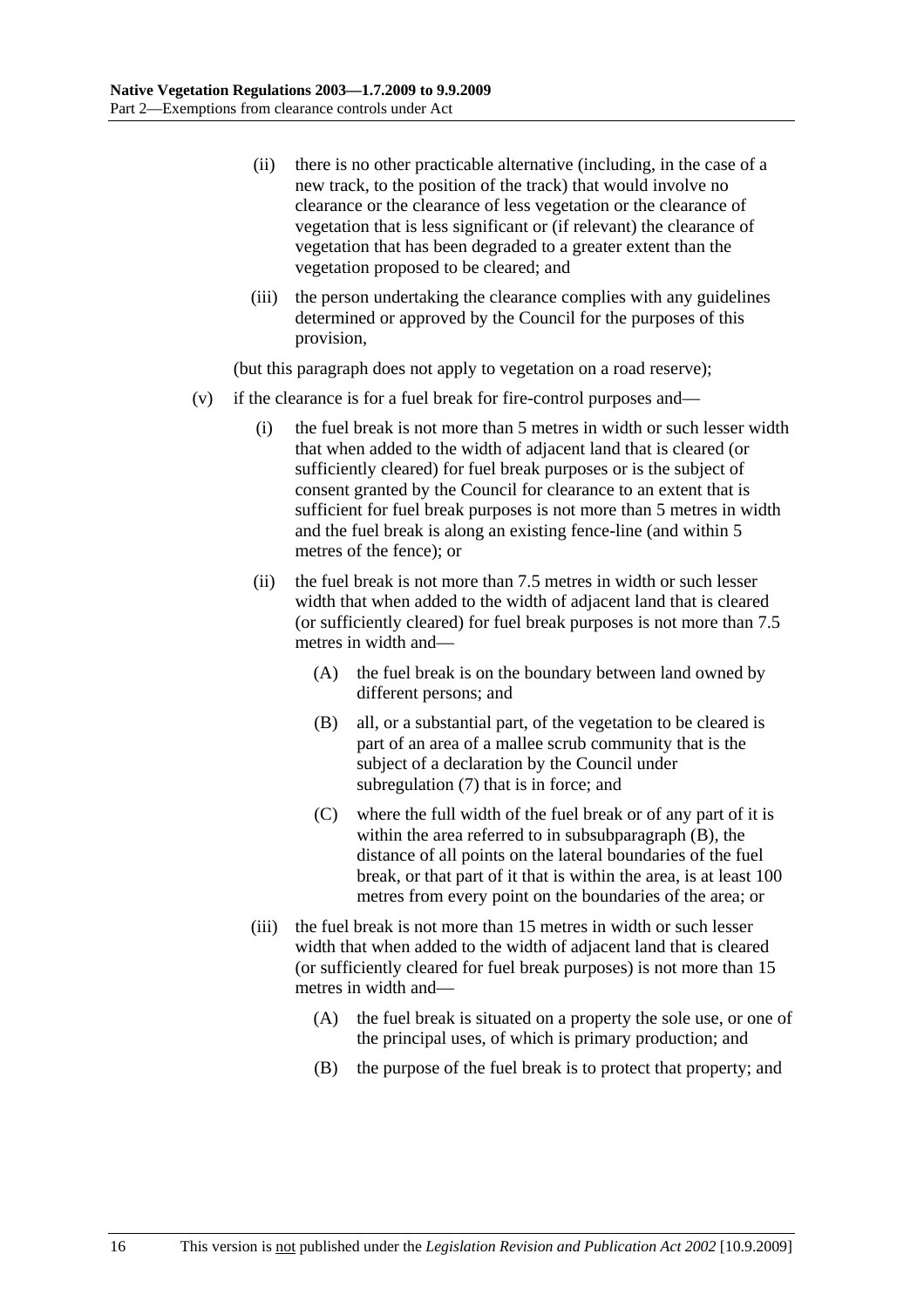- (C) the fuel break is situated within the area of a rural council as defined in the *Fire and Emergency Services Act 2005* and the district bushfire prevention committee established under the *Fire and Emergency Services Act 2005* for that area has given its consent to the clearance after taking into account the operation of subregulations  $(3)$ ,  $(4)$  and  $(5)$ ; and
- (D) the clearance is at least 200 metres from another fuel break cleared under this paragraph (other than a fuel break that runs at right-angles, or approximately at right-angles, to the fuel break that is being cleared), and the clearance complies with any guidelines prepared by the Council for the purposes of this subparagraph,

(but this paragraph does not apply to vegetation on a road reserve);

- (w) if the clearance is for a fuel break for fire-control purposes and—
	- (i) the owner of the land on which the vegetation is growing or the district bushfire prevention committee under the *Fire and Emergency Services Act 2005* for the area in which the land is situated has prepared a management plan that applies to the clearance of the vegetation and the Council has given its approval to the management plan; and
	- (ii) the person undertaking the clearance does so in accordance with the management plan,

(but this paragraph does not apply to vegetation on a road reserve);

- (x) by, or on behalf of, a district bushfire prevention committee under the *Fire and Emergency Services Act 2005* if—
	- (i) the vegetation is growing on a road reserve; and
	- (ii) the local council for the area (if any) has consented to the clearance; and
	- (iii) the person undertaking the clearance complies with a management plan approved by the Council or, if no such plan has been approved, with any guidelines prepared by the Council in accordance with section 25 of the Act relating to the clearance;
- (y) by, or on behalf of, a local council if—
	- (i) the vegetation is growing on a road reserve in the area of the council; and
	- (ii) the person undertaking the clearance complies with a management plan relating to the clearance prepared by the local council and approved by the Council or, if no such plan has been prepared and approved, with any guidelines prepared by the Council in accordance with section 25 of the Act relating to the clearance;
- (z) by, or on behalf of, a rural council as defined in the *Fire and Emergency Services Act 2005* for a fuel break for fire-control purposes if—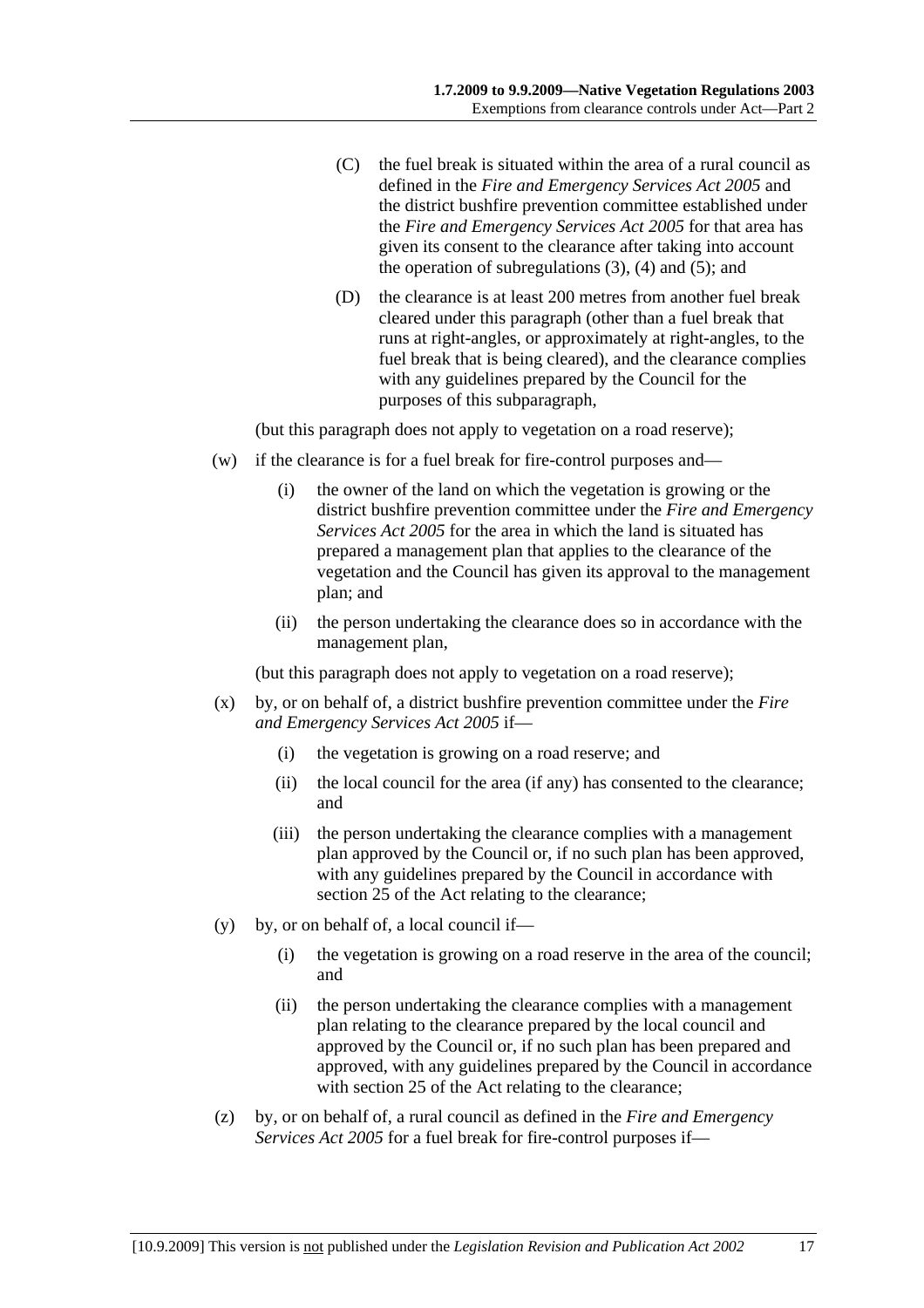- (i) the fuel break is not more than 5 metres in width or such lesser width that when added to the width of adjacent land that is cleared (or is sufficiently cleared for fuel break purposes) is not more than 5 metres in width and—
	- (A) the vegetation is on a reserve (other than a road reserve) vested in the council or the care, control and management of which is vested in the council; and
	- (B) the purpose of the fuel break is to protect the reserve; and
	- (C) the fuel break will be bounded on one side by a boundary of the reserve or will be situated on both sides of a boundary of the reserve; and
	- (D) the person undertaking the clearance complies with a management plan relating to the clearance prepared by the rural council and approved by the Council; or
- (ii) the fuel break is not more than 15 metres in width or such lesser width that when added to the width of adjacent land that is cleared (or is sufficiently cleared for fuel break purposes) is not more than 15 metres in width and—
	- (A) the district bushfire prevention committee established under the *Fire and Emergency Services Act 2005* for that area has given its consent to the clearance after taking into account the operation of subregulations  $(3)$ ,  $(4)$  and  $(5)$ ; and
	- (B) the person undertaking the clearance complies with guidelines prepared by the Council for the purposes of this subparagraph;
- $(za)$  if—
	- (i) the clearance is for fire prevention or fire protection purposes in a reserve constituted under the *National Parks and Wildlife Act 1972* or in a wilderness protection zone or area constituted under the *Wilderness Protection Act 1992*; and
	- (ii) the clearance is undertaken in accordance with a standard operating procedure determined or approved by the Council for the purposes of this provision;
- (zb) if the clearance comprises the taking of—
	- (i) a specimen; or
	- (ii) a cutting for propagation; or
	- (iii) such part of a plant as is required in order to obtain the seeds of the plant,

and does not cause substantial damage to the plant;

 $(zc)$  if—

 (i) the clearance is incidental to exploratory operations authorised under the *Mining Act 1971* or the *Petroleum Act 2000*; and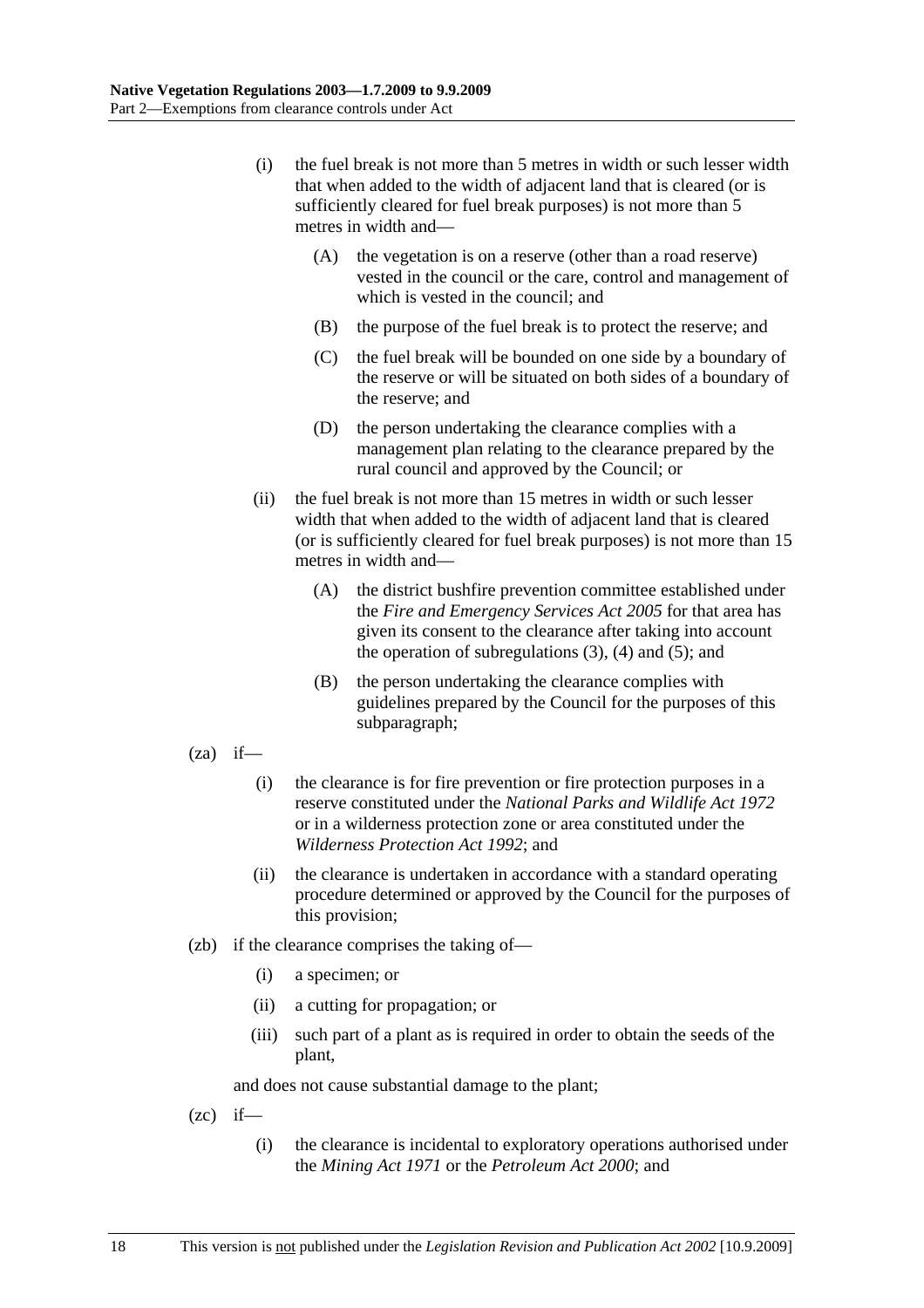- (ii) the clearance is undertaken in accordance with accepted industry environmental management practices for facilitating the regrowth of native vegetation, recognised by the Council for the purposes of this subparagraph; and
- (iii) there is no other practicable alternative that would involve no clearance or the clearance of less vegetation or the clearance of vegetation that is less significant or (if relevant) the clearance of vegetation that has been degraded to a greater extent than the vegetation proposed to be cleared,

(and the operation of this paragraph extends to vegetation on land that is subject to a heritage agreement);

- $(zd)$  if—
	- (i) the clearance is incidental to operations authorised under a Mining Act; and
	- $(ii)$ 
		- (A) in the case of operations authorised under a Mining Act (other than the *Petroleum Act 2000*), the clearance is undertaken in accordance with a management plan under that Act and the Council has signified that, as a result of work undertaken in accordance with that plan, there will be a significant environmental benefit on the site of the operations or within the same region of the State, or the person undertaking the operations has, on application to the Council to proceed with clearing the vegetation in accordance with this provision, made a payment into the Fund of an amount considered by the Council to be sufficient to achieve a significant environmental benefit in the manner contemplated by section 21(6) of the Act; and
		- (B) in the case of operations authorised under the *Petroleum Act 2000*, the clearance is undertaken in accordance with a statement of environmental objectives under that Act and the Council has signified that, as a result of work undertaken in accordance with that statement, there will be a significant environmental benefit at the site of the operations or within the same region of the State, or the person undertaking the operations has, on application to the Council to proceed with clearing the vegetation in accordance with this provision, made a payment into the Fund of an amount considered by the Council to be sufficient to achieve a significant environmental benefit in the manner contemplated by section 21(6) of the Act,

- (zda) if—
	- (i) the clearance is incidental to operations authorised before 25 August 2003 under a Mining Act; and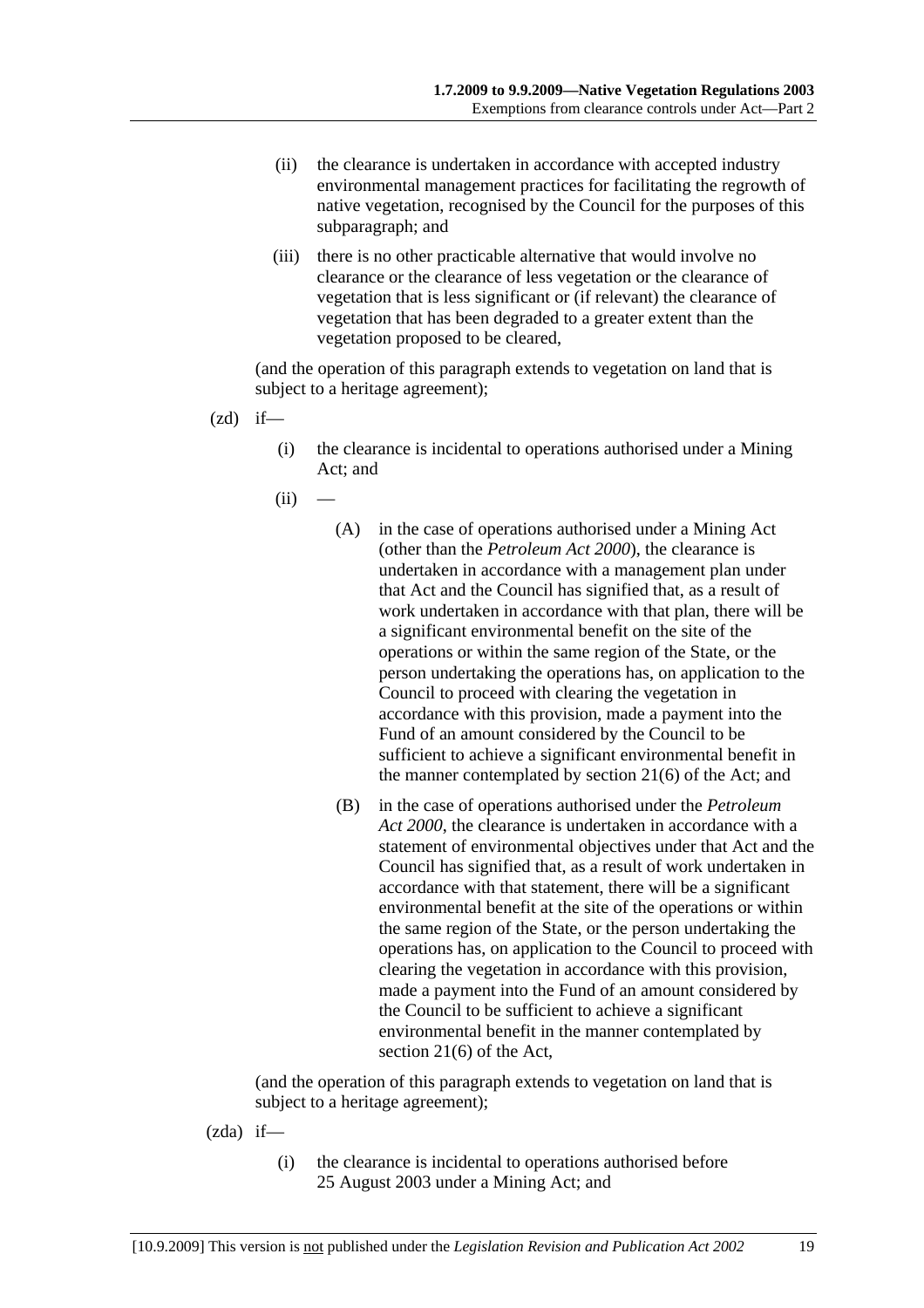- (ii) the clearance—
	- (A) is clearance that is envisaged or authorised by or under a program or approval under the relevant Act; or
	- (B) is clearance that would reasonably be expected to have been required under the authorisation under the relevant Act taking into account the circumstances that existed immediately before 25 August 2003;
- (ze) if the clearance is incidental to mining operations at a private mine at which mining operations have not been discontinued for a period exceeding 12 months at any time after 21 November 1984 (and the operation of this paragraph extends to vegetation on land that is subject to a heritage agreement);
- $(zf)$  if—
	- (i) the land on which the vegetation is situated has been used for cultivation, pasture or forestry within 5 years immediately before the proposed clearance occurs; and
	- (ii) the clearance is necessary to maintain the land so that it can continue to be used for cultivation, pasture or forestry to the extent to which it had been used for that purpose within the immediately preceding 5 years; and
	- (iii) the vegetation to be cleared consists only of plants or parts of plants that have grown or have regrown in the immediately preceding 5 years; and
	- (iv) either—
		- (A) the vegetation has a stem diameter at the lowest point on the stem above ground level of 150 millimetres or less; or
		- (B) the vegetation is of the genus *Xanthorrhoea*;
- $(zfa)$  if—
	- (i) the vegetation to be cleared consists of plants that have regrown over a period of time after previous clearance undertaken in accordance with the provisions of the Act or these regulations; and
	- (ii) the land on which the vegetation is situated has been consistently used for agricultural purposes as part of a commercial enterprise since the land was lawfully cleared; and
	- (iii) the clearance is undertaken in accordance with a management plan that has been approved by the Council;
- $(zfb)$  if—
	- (i) the Council is satisfied (on the basis of information provided to the Council by the person seeking the benefit of this paragraph and such other information as the Council thinks fit)—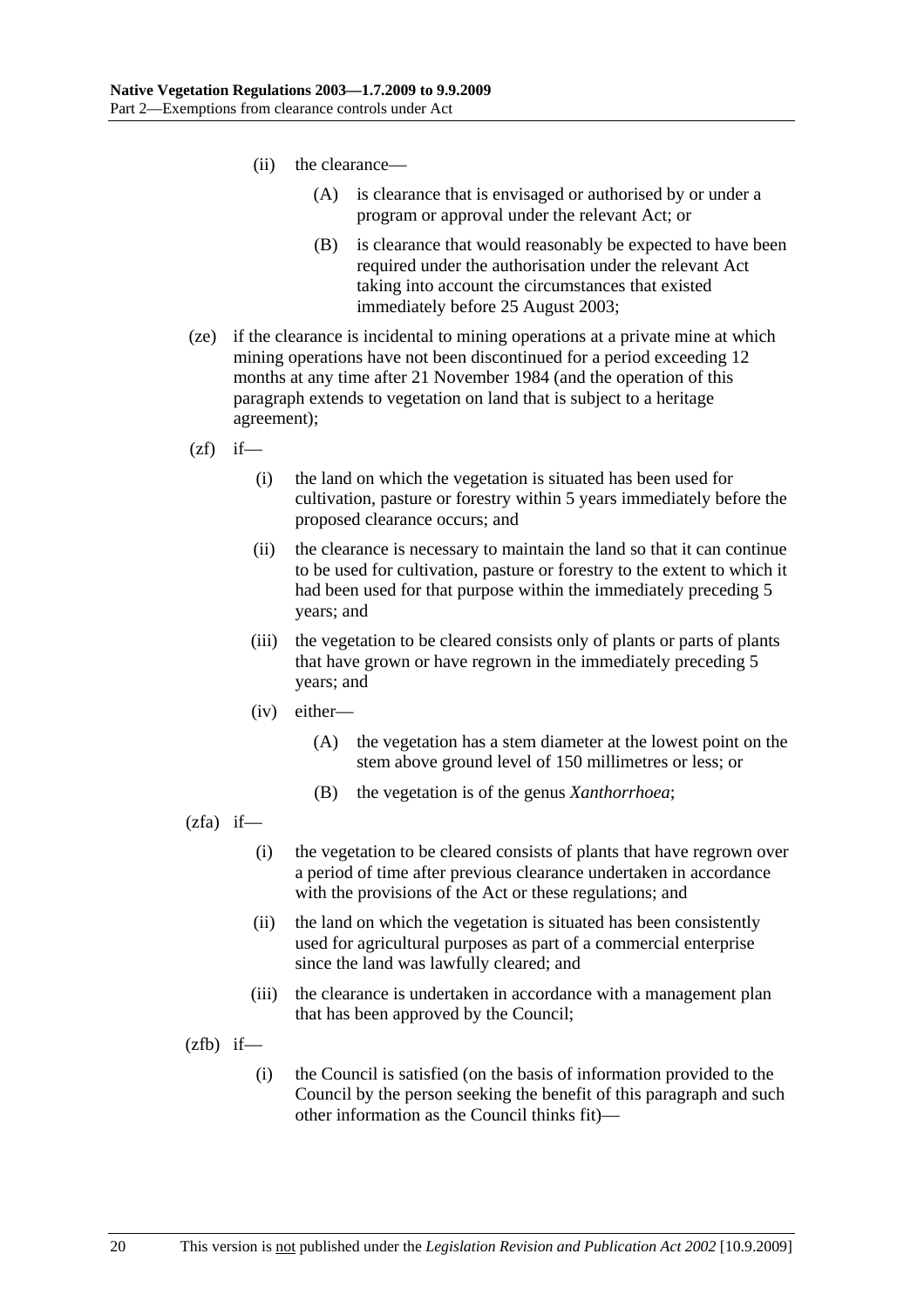- (A) that the vegetation to be cleared is situated on land that has been the subject of regional land degradation processes over a period of time and consists of plants that have grown on the land due to those processes; and
- (B) that the land on which the vegetation is situated is being used, or has previously been used, for agricultural purposes but that use has been reduced or discontinued (as the case may be) due to the degradation; and
- (C) that the clearance is being undertaken so as to enable the land to be used for agricultural purposes; and
- (ii) the clearance is undertaken in accordance with a management plan that has been approved by the Council;
- $(2g)$  if—
	- (i) the native vegetation to be cleared comprises plants that are used, or are to be used, for grazing by domestic animals; and
	- (ii) the purpose of the clearance is to maintain the value of the native vegetation for the purpose of pasture; and
	- (iii) the clearance is in accordance with practices used during the previous 10 years on the land on which the vegetation is growing for the purpose of maintaining pasture; and
	- (iv) the clearance is undertaken in accordance with a management plan that has been prepared by, or on behalf of, the owner of the land on which the vegetation is growing or by the soil conservation board for the soil conservation district in which the land is situated and has been approved by the Council;
- (zh) by grazing domestic stock on land in a manner and at a rate that will not cause permanent degradation of the native vegetation on the land but only if—
	- (i) the manner and rate of grazing is consistent with the manner in which, and the rate at which, the land has been grazed by domestic stock of the same species during the previous 10 years; or
	- $(ii)$
- (A) the owner of the land has prepared a management plan that applies to grazing of vegetation on the land by the relevant species of animal; and
- (B) the owner of the land has satisfied the Council that the management plan complies with guidelines that have been prepared by the Council in accordance with section 25 of the Act; and
- (C) the Council has given its approval to the management plan and, where the land on which the vegetation is growing is pastoral land, the Pastoral Board has also given its approval to the management plan; and
- (D) the grazing occurs in accordance with the management plan;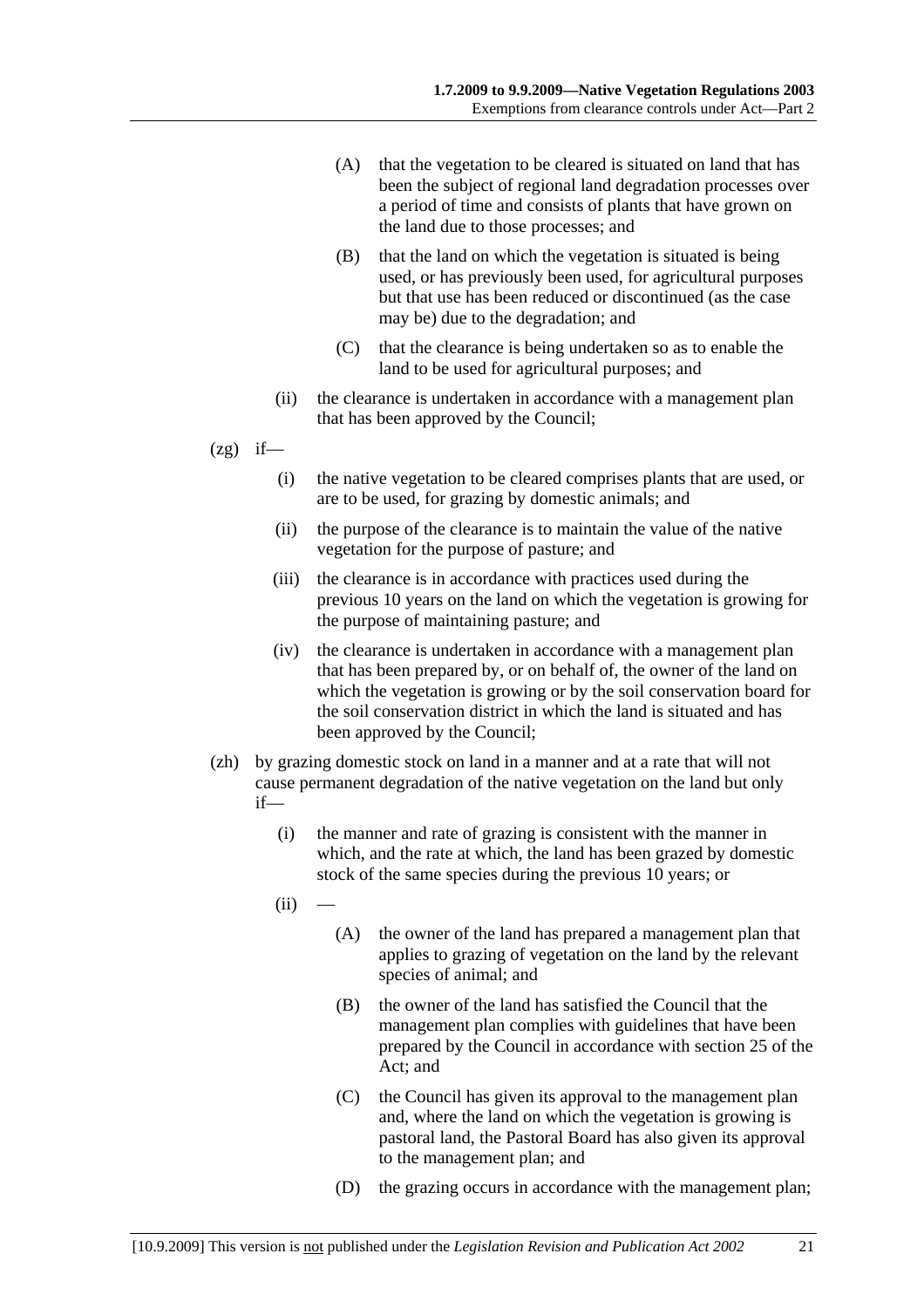- (zi) if the purposes of the clearance is to preserve or enhance biological diversity and—
	- $(i)$
- (A) the owner of the land has prepared a management plan that provides for monitoring the effects of the clearance; and
- (B) the owner of the land has satisfied the Council that the management plan complies with guidelines that have been prepared by the Council in accordance with section 25 of the Act; and
- (C) the Council has given its approval to the management plan; and
- (D) the clearance is undertaken in accordance with the management plan; or
- (ii) the clearance is undertaken in accordance with guidelines that apply to the clearance that have been prepared by the Council in accordance with section 25 of the Act,

- (zj) if the vegetation is causing land management problems because it is detrimentally affecting other native vegetation, or is growing on land previously cleared of native vegetation, and—
	- $(i)$ 
		- (A) the owner of the land has prepared a management plan relating to the proposed clearance; and
		- (B) the owner of the land has satisfied the Council that the management plan complies with guidelines that have been prepared by the Council in accordance with section 25 of the Act; and
		- (C) the Council has given its approval to the management plan; and
		- (D) the clearance is undertaken in accordance with the management plan; or
	- (ii) the clearance is undertaken in accordance with guidelines that have been prepared by the Council in accordance with section 25 of the Act;
- $(zk)$  if—
	- (i) it is not reasonably practicable to comply with an obligation under the *Natural Resources Management Act 2004* to destroy or control animals or plants without at the same time destroying, damaging or otherwise clearing native vegetation; and
	- (ii) the person undertaking the clearance complies with guidelines relating to the clearance prepared by the Council in accordance with section 25 of the Act,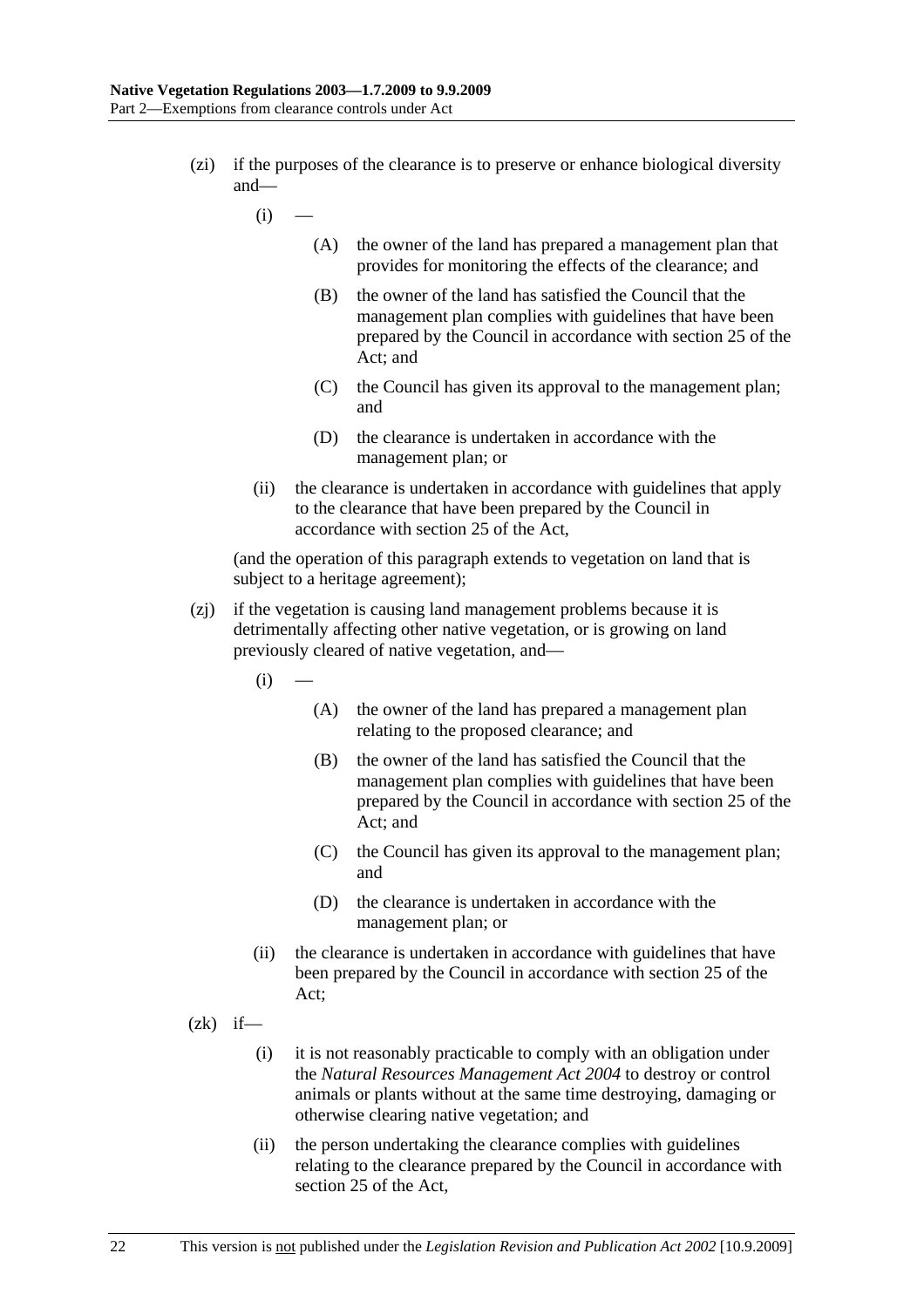(and the operation of this paragraph extends to vegetation on land that is subject to a heritage agreement but does not apply to vegetation on a road reserve);

- $(zl)$  if—
	- (i) the land on which the vegetation is situated is in the County of Cardwell or within the hundreds of Stirling, Willalooka, Duffield, Landseer, Peacock, Marcollat, Minecrow, Woolumbool, Townsend, Lochaber, Murrabinna, Spence or Joyce; and
	- (ii) the clearance is to provide cleared land—
		- (A) for the purposes of the construction or maintenance of water management works within the meaning of the *South Eastern Water Conservation and Drainage Act 1992* by, or on behalf of, the South Eastern Water Conservation and Drainage Board pursuant to section 34 of that Act; or
		- (B) for the purposes of the implementation of the Project under the *Upper South East Dryland Salinity and Flood Management Act 2002* by, or on behalf of, the relevant Minister under that Act; and
	- (iii) the Board, the relevant Minister or a person acting on behalf of the Board or that Minister has prepared a management plan in relation to the clearance of the vegetation and the Native Vegetation Council has given its approval to the plan; and
	- (iv) the clearance is undertaken in accordance with the management plan;
- $(zm)$  if—
	- (i) the land on which the vegetation is situated is in the County of Flinders or Robinson; and
	- (ii) the clearance is necessary to preserve or augment an underground water supply of a city or town; and
	- (iii) the clearance has been requested by the local council; and
	- (iv) the owner of the land or the person who has the care, control and management of the land has prepared a management plan in relation to the clearance of the vegetation and the Native Vegetation Council has given its approval to the plan; and
	- (v) the clearance is undertaken in accordance with the management plan.
- (1a) For the purposes of subregulation (1)(d), **infrastructure** includes, unless the contrary intention appears—
	- (a) flood mitigation works;
	- (b) an airstrip;
	- (c) a shipping channel.
- (1b) For the purposes of subregulation (1)(da), the Council must ensure that guidelines are prepared in accordance with the procedures that apply to guidelines under section 25 of the Act.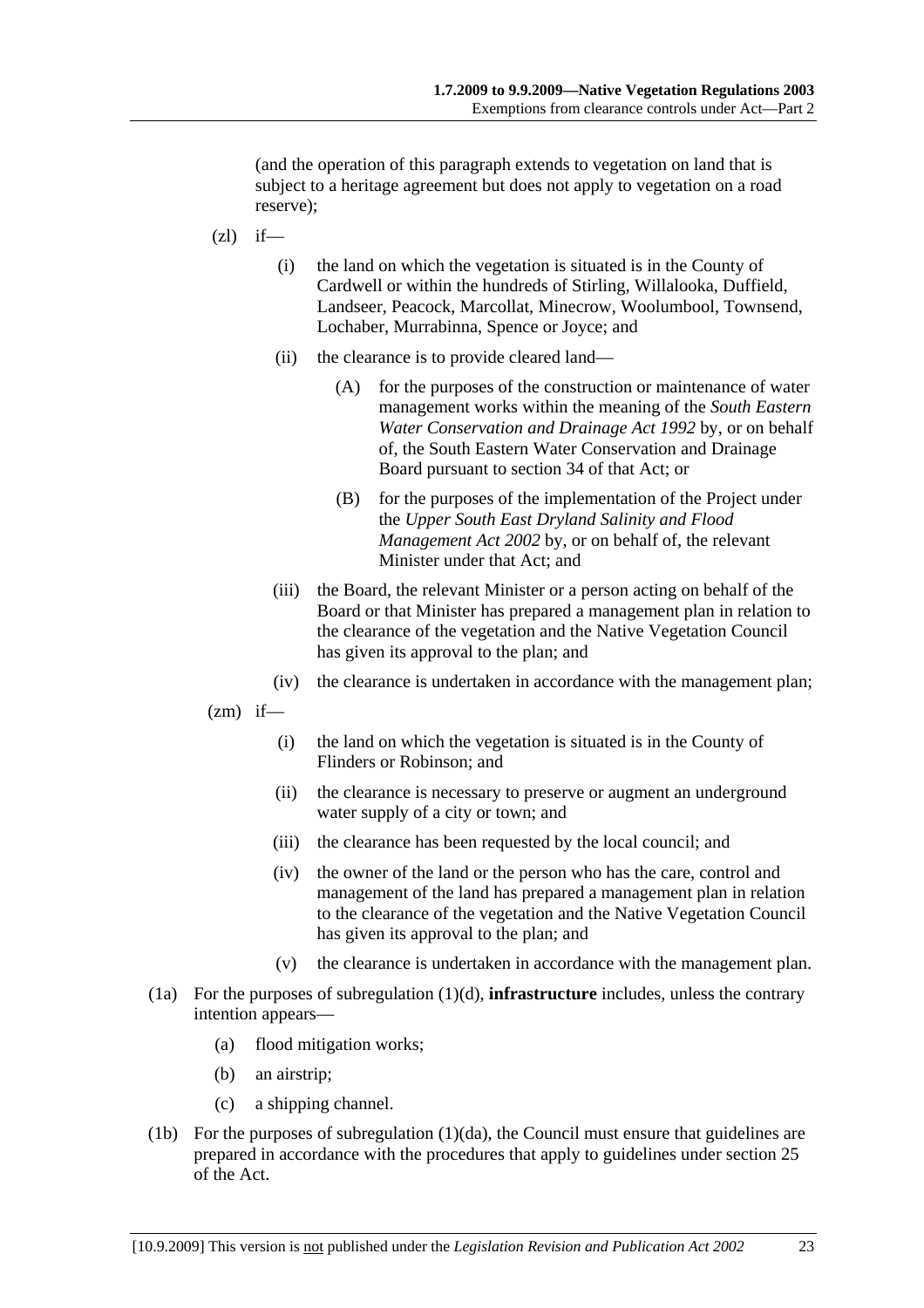- (1c) For the purposes of subregulation  $(1)(k)$  and  $(ka)$ , an indication of support from SACFS for the clearance of vegetation may only be given by a person who has been specifically authorised by an instrument in writing to act on behalf of SACFS under these regulations.
- (2) For the purposes of paragraph (m) of subregulation (1), the Council must, when considering a management plan under that paragraph, have regard to the following:
	- (a) the need to protect people and property; and
	- (b) the need to preserve vegetation for such of the reasons set out in paragraphs (a) to (l) (inclusive) of Schedule 1 of the Act as are applicable; and
	- (c) if the Council is of the opinion that there is more than one effective method of clearing native vegetation in the relevant circumstances, the need for the person undertaking the clearance to use the method of clearance that will cause the least environmental damage.
- (2a) The Council must, before deciding on whether to approve a management plan under subregulation  $(1)(m)$  or  $(w)$  that relates to native vegetation within the River Murray Floodplain Area—
	- (a) consult the Minister to whom the administration of the *River Murray Act 2003* is committed; and
	- (b) comply with the Minister's directions (if any) in relation to the matter (including a direction that an approval not be given, or that if it is to be given, then it be subject to conditions specified by the Minister).
- (3) The decision of a district bushfire prevention committee to consent to the proposed clearance of land under subregulation  $(1)(v)(iii)(C)$  or  $(z)(ii)(A)$  must be made in accordance with guidelines relating to the clearance of native vegetation for firecontrol purposes in the committee's area adopted by the Council under section 25 of the Act.
- (4) If relevant guidelines have not been adopted by the Council, the district bushfire prevention committee must, when making its decision, have regard to the following:
	- (a) the need to protect land used for primary production; and
	- (b) the need to preserve the vegetation for such of the reasons set out in paragraphs (a) to (k) (inclusive) of Schedule 1 of the Act as are applicable.
- (5) If a district bushfire prevention committee is of the opinion that there is more than one effective method of clearing native vegetation in the circumstances of an application for its consent under subregulation  $(1)(v)(iii)(C)$  or  $(z)(ii)(A)$ , it must, if it gives its consent to the clearance and subject to any relevant guidelines adopted by the Native Vegetation Council, direct the applicant to use the method of clearance that will cause the least environmental damage.
- (6) A committee's consent to clearance under subregulation  $(1)(v)(iii)(C)$  or  $(z)(ii)(A)$  is subject to—
	- (a) a condition that the applicant comply with a direction (if any) given to the applicant under subregulation (5); and
	- (b) such other conditions as the committee imposes.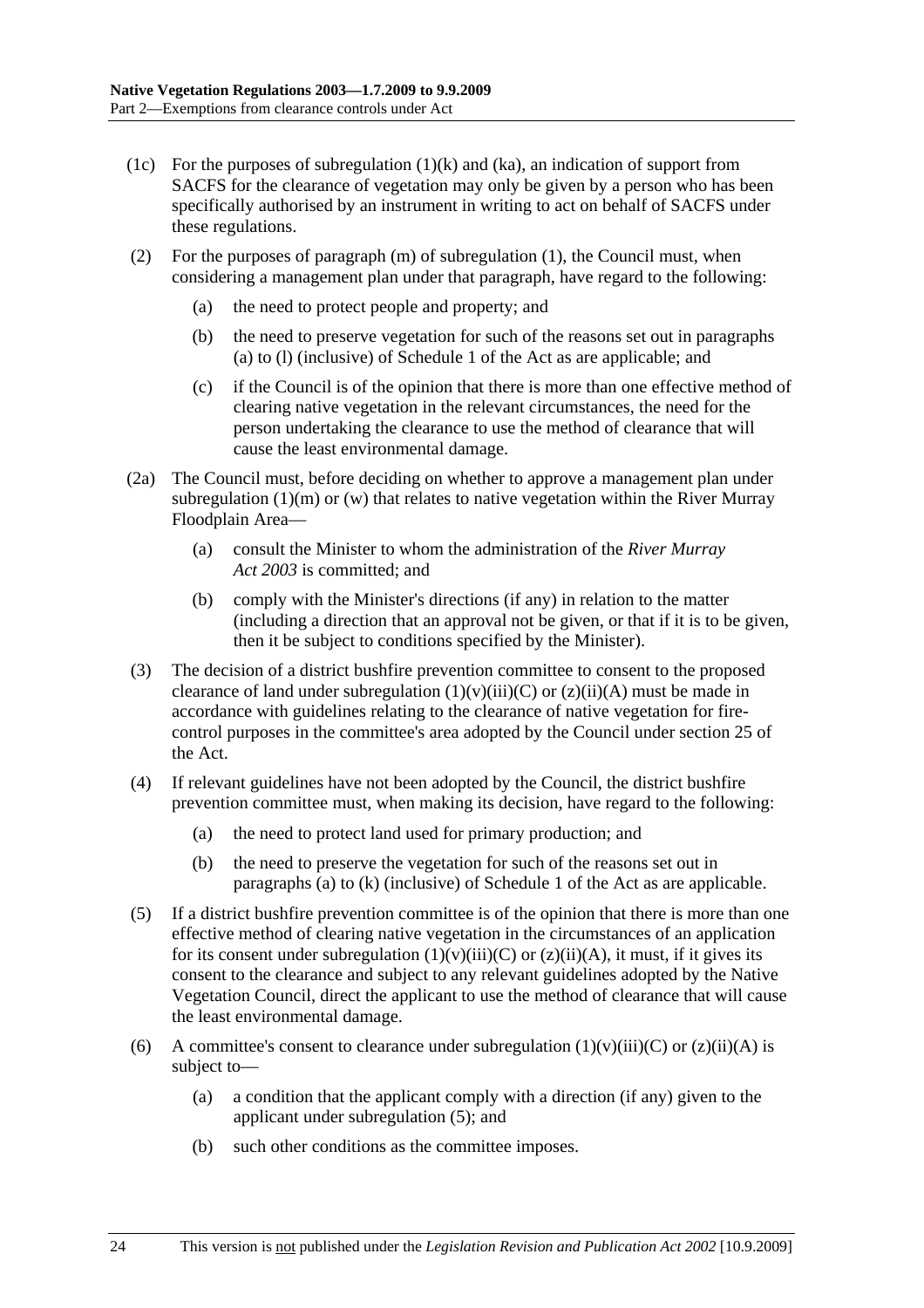- (7) The Council may, by notice in the Gazette, declare that subparagraph (ii) of paragraph (v) of subregulation (1) applies in relation to an area of a mallee scrub community identified in the notice and may, by subsequent notice in the Gazette, vary or revoke such a declaration.
- (7a) To avoid doubt, subregulation (1)(zc), (zd) and (zda) does not apply in relation to mining operations at a private mine.
- (8) A management plan under subregulation (1)(zfa) must make express provision for a review of the operation of the management plan to be conducted from time to time.
- (9) The Council must, in considering whether the requirements of subregulation  $(1)(zfb)(i)$  have been satisfied in a particular case, seek and consider the advice of the regional NRM board for the NRM region where the relevant land is situated.
- (10) The Council may, in determining whether there is a practicable alternative to a particular course of action under consideration under this regulation, take into account the cost of any alternative.
- (11) For the purposes of this regulation (and without limiting any other provision), the Council may—
	- (a) require a person seeking the benefit of this regulation for a particular purpose to provide to the Council such information as the Council may reasonably require to determine the matter;
	- (b) direct that any information to be provided to the Council be in a form determined by the Council (after consulting with any relevant person as the Council thinks fit);
	- (c) direct that a person comply with any other requirement determined by the Council (including a requirement as to the form or content of any plan or other document).

### **6—Restrictions on clearance of native vegetation**

- (1) Native vegetation may not be cleared pursuant to regulation  $5(1)(k)$  if—
	- (a) the vegetation is situated within any of the following areas:
		- (i) sections 13, 135, 136, 224, 225, 227, 228, 229, 230, 285, 368, 492, 512, 530 and D in the Hundred of Waterhouse;
		- (ii) part sections 13, 30, 223 and 225 that are in the Hundred of Waterhouse;
		- (iii) that part of section 214 that is within the township of Robe;
		- (iv) that part of part section 369, Hundred of Waterhouse, that is east of Christine Drive and Lake Road; or
	- (b) the vegetation—
		- (i) consists of a tree (including a dead tree) where the diameter of the trunk of the tree at 300 millimetres from the base of the tree is 600 millimetres or more; and
		- (ii) is situated within the 1956 flood plain of the River Murray, other than where the vegetation is within the area of a city or township.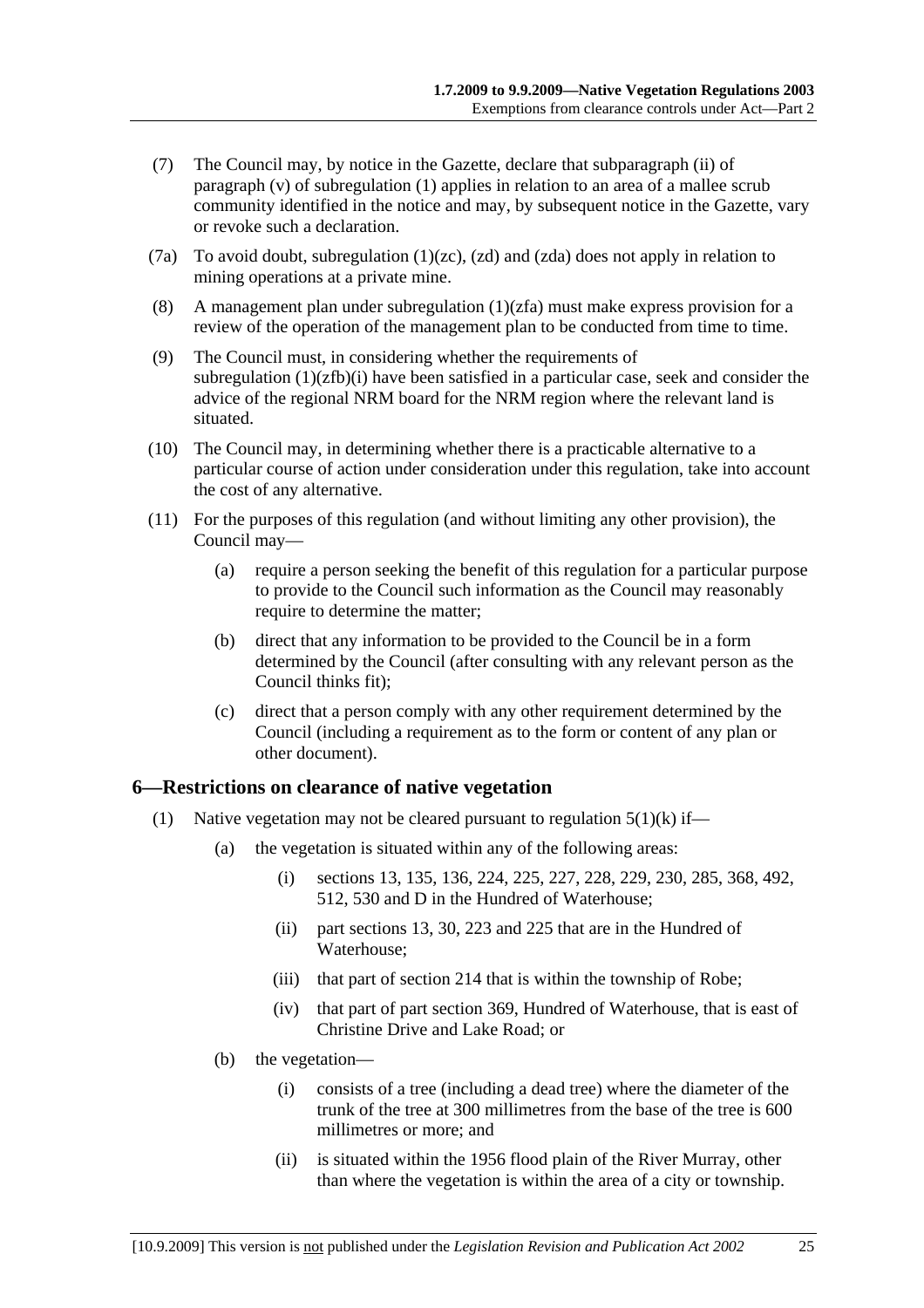- (2) Native vegetation may not be cleared pursuant to regulation  $5(1)(a)$ ,  $(ab)$ ,  $(b)$ ,  $(i)$ ,  $(a)$ ,  $(r), (s), (t), (u), (v)$  or  $(z)$  if—
	- (a) the clearance would be contrary to the requirements of a condition attached to a consent to clearance granted by the Council under the Act or by the Native Vegetation Authority under the repealed Act or of an order of a court under the Act or the repealed Act; or
	- (b) the vegetation was sown or planted in compliance with a condition attached to a consent to clearance granted by the Council under the Act or by the Native Vegetation Authority under the repealed Act or in compliance with an order of a court under the Act or the repealed Act.
- (2a) Native vegetation may not be cleared pursuant to regulation  $5(1)(t)$  or (u) if the vegetation is situated within the River Murray Floodplain Area.
- (3) In this regulation—

*township* has the same meaning as in the *Local Government Act 1999*.

### **7—Compliance with management plan**

A person must not—

- (a) clear native vegetation in contravention of a management plan under regulation 5; or
- (b) fail to comply with the terms or requirements of regulation 5.

# **Part 3—Application for consent**

### **8—Application for consent**

- (1) For the purposes of section 28(3)(b)(iia) of the Act, the prescribed number of copies is 1.
- (2) For the purposes of section 28(3)(b)(iii) of the Act, the prescribed fee is \$483 plus the fee referred to in subregulation (3).
- (3) The fee payable by an applicant for consent to clear native vegetation for the preparation of the report referred to in section 28(3)(b)(iia) of the Act is the Minister's estimate of the reasonable cost of preparing a report of that kind determined after consultation with the Council.
- (4) The Council may remit payment of, or refund, the whole, or part, of a fee payable or paid in relation to an application (including a fee for a report under section  $28(3)(b)(ii)$  of the Act).
- (5) For the purposes of section 28(5) of the Act, any agency, instrumentality, person or body approved by the Council as an entity that may prepare a report of the relevant kind is specified.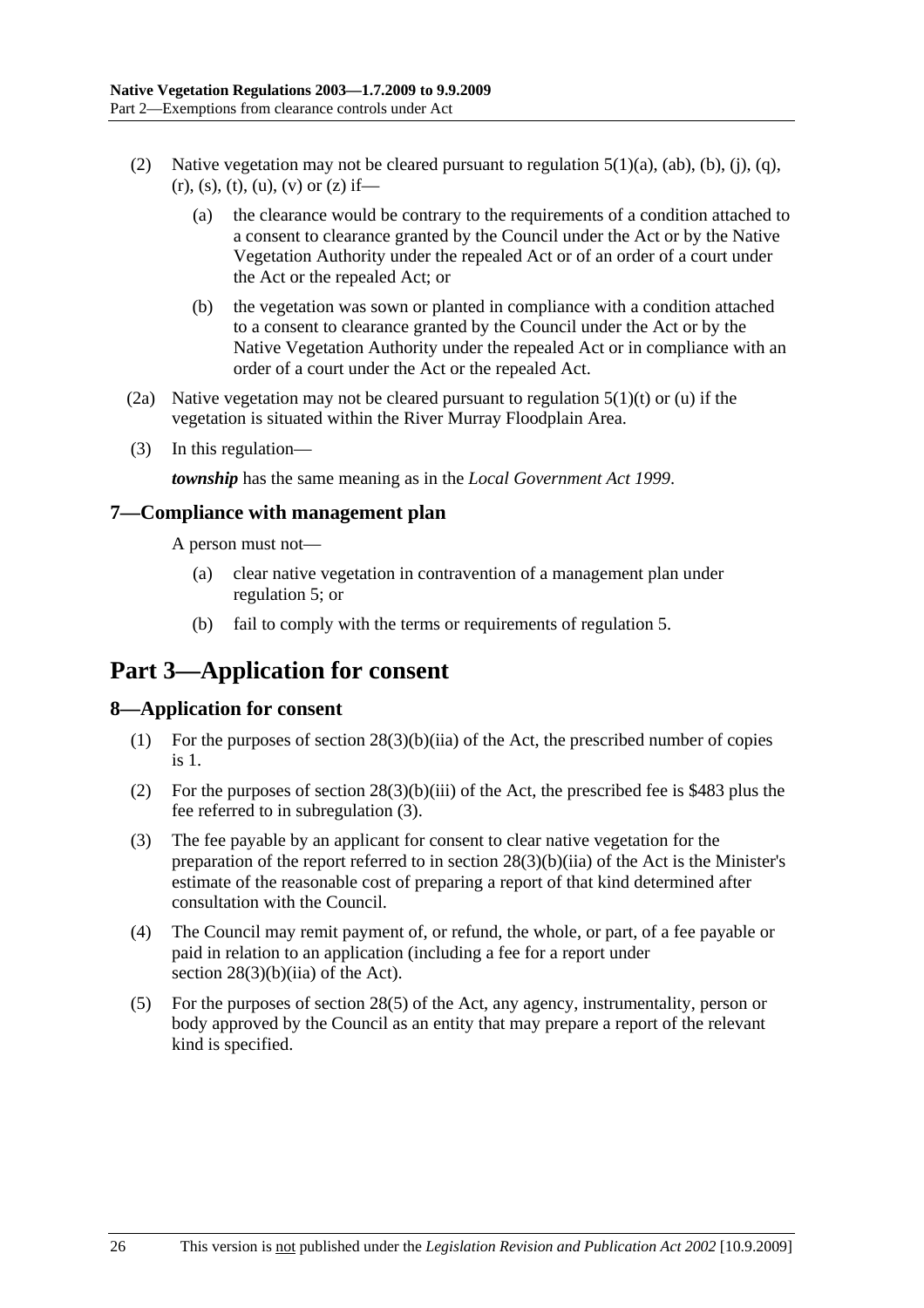# **Part 4—Miscellaneous**

### **9—Definition of native vegetation**

For the purposes of the Act and these regulations—

*native vegetation* includes a dead tree of a species indigenous to South Australia if—

- (a) the diameter of the trunk of the tree at 300 millimetres from the base of the tree is—
	- (i) in the case of a tree located on Kangaroo Island—300 millimetres or more;
	- (ii) in any other case—600 millimetres or more; and
- (b) the tree provides or has the potential to provide, or is a part of a group of trees or other plants (whether alive or dead) that provides, or has the potential to provide, a habitat for animals of a listed threatened species under the *Environment Protection and Biodiversity Conservation Act 1999* of the Commonwealth.

### **10—Interest**

- (1) Interest accrues from the end of the period referred to in section 31D(4)(a) or 31E(6)(a) of the Act at the prime bank rate for the relevant financial year.
- (2) Interest accrues on unpaid interest at 6 monthly intervals from the end of the period referred to in subregulation (1).
- (3) In this regulation—

*prime bank rate* for a particular financial year means the corporate loan reference rate applied by the Commonwealth Bank of Australia for corporate lending on the first trading day of the Bank in that financial year.

### **11—Prescribed form (section 33C(8) of Act)**

For the purposes of section 33C(8) of the Act, the form set out in Schedule 2 is prescribed.

### **12—Service of notices**

Notice may be served under the Act on a land owner—

- (a) personally; or
- (b) by posting it to the land owner at the address of the land owner last known to the person or body serving the notice.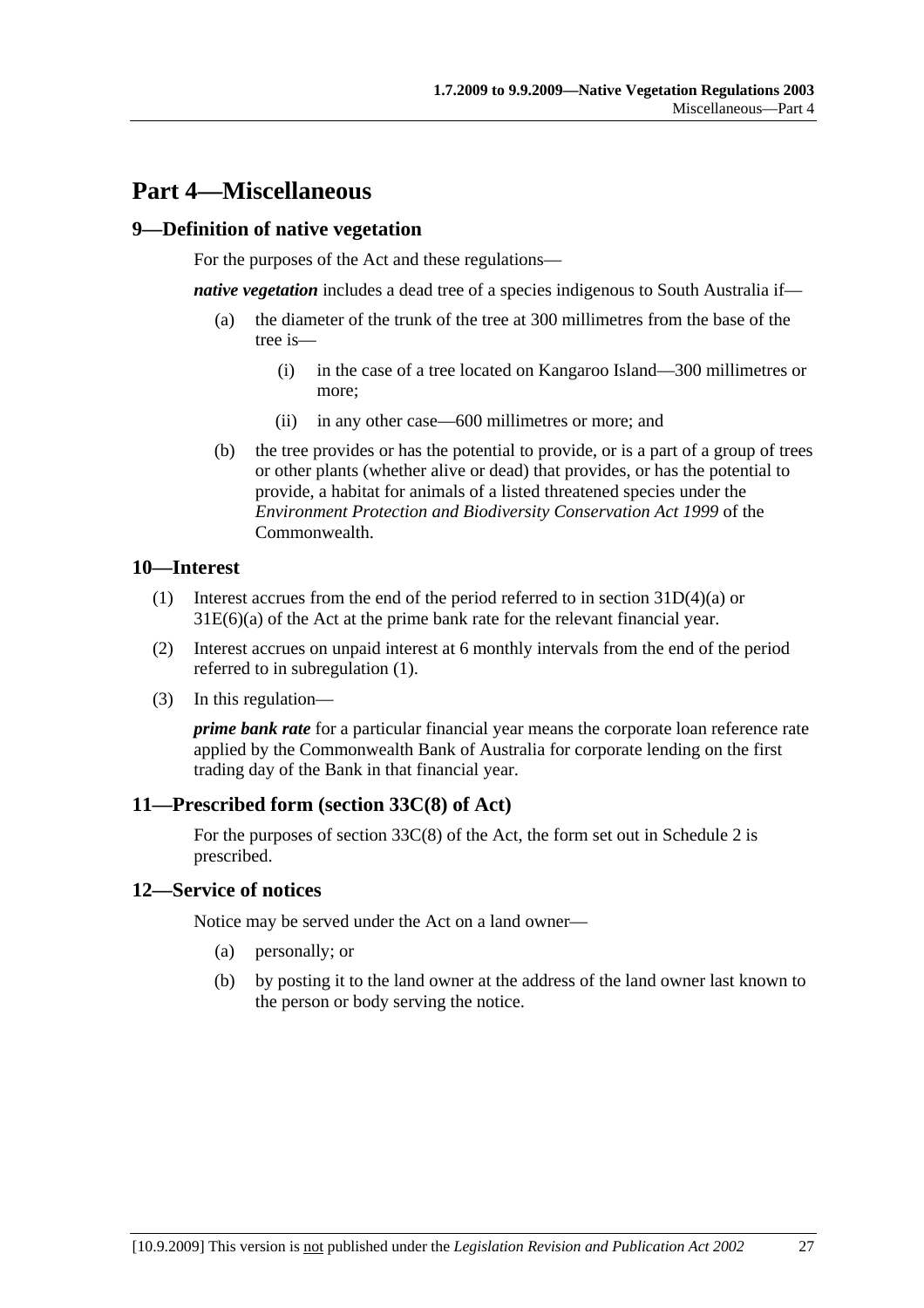# **13—The Fund**

- (1) Money standing to the credit of the Fund on account of a payment into the Fund under Part 2 of these regulations must, as far as practicable, be used—
	- (a) to establish or regenerate native vegetation on land that is within the same region of the State as the land that is to be cleared by virtue of the exemption under that Part and that has been selected by the Council for that purpose after having regard to the Regional Biodiversity Plan or Plans (if any) approved by the Minister that apply within that region; and
	- (b) to preserve and maintain that vegetation once established or reinstated.
- (2) Other money standing to the credit of the Fund may be used or made available for any costs associated with research, promotional activities, investigations or other activities that, in the opinion of the Minister, will further the objects of the Act.

# **Schedule 1—Specified species of vegetation for the purposes of regulation 5(1)**

River red gum *Eucalyptus camaldulensis*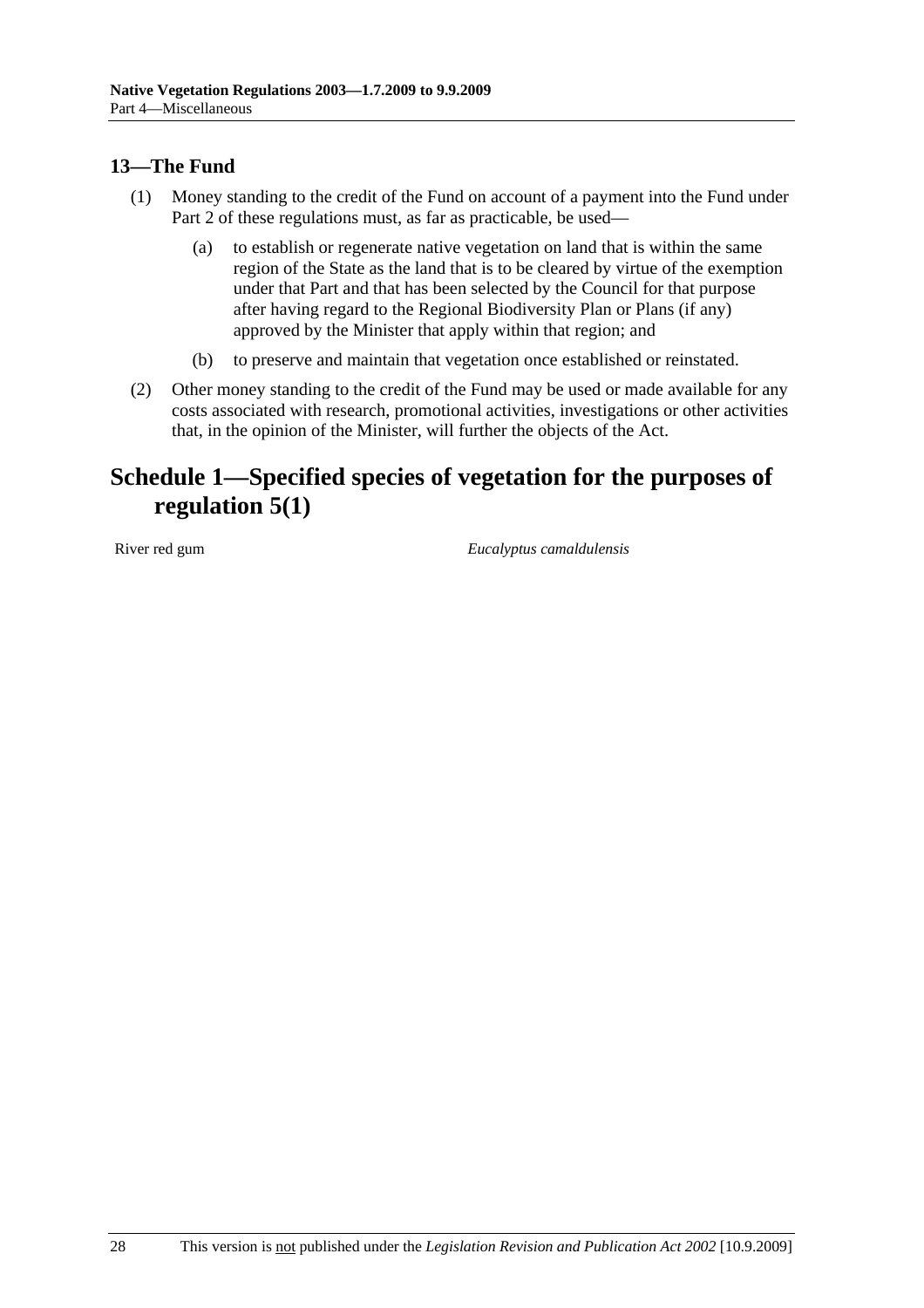# **Schedule 2—Notice under section 33C(8) of Act**

Native Vegetation Act 1991

#### Notice of information relating to a warrant

- Section 33C of the Native Vegetation Act 1991 provides for the issuing and execution of NOTE: a warrant in various cases. A warrant has been issued under the Act and the following information is provided in relation to this matter:
- The name of authorised officer executing the warrant is: 1.

This person is an authorised officer under the Native Vegetation Act 1991.

- This warrant was issued by the following magistrate: 2.
- This warrant was issued on 3.

 $a.m./p.m.$ ät

The warrant authorises the following course of action: 4.

A warrant expires at the expiration of 1 month from the date of its issue.

A person may be guilty of an offence if he or she fails to comply with a requirement under the Act or hinders an authorised officer in the lawful exercise of a power under the Act. The maximum penalty for an offence is \$5 000. (A person is not required to answer any question if to do so might incriminate the person or make the person liable to a criminal penalty.)

(Authorised officer executing warrant)

(Date)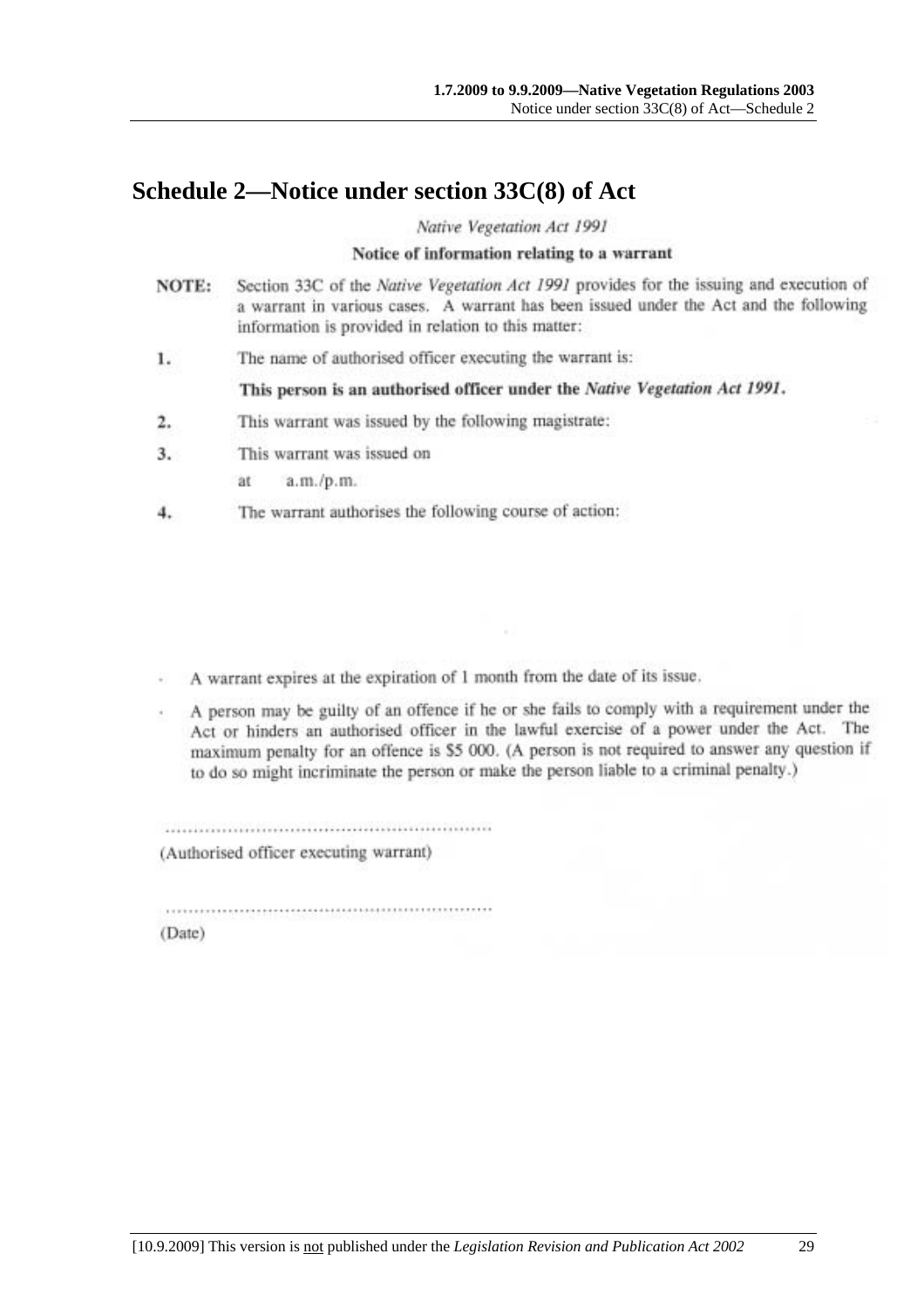# **Legislative history**

## **Notes**

- Please note—References in the legislation to other legislation or instruments or to titles of bodies or offices are not automatically updated as part of the program for the revision and publication of legislation and therefore may be obsolete.
- Earlier versions of these regulations (historical versions) are listed at the end of the legislative history.
- For further information relating to the Act and subordinate legislation made under the Act see the Index of South Australian Statutes or www.legislation.sa.gov.au.

# **Legislation revoked by principal regulations**

The *Native Vegetation Regulations 2003* revoked the following:

*Native Vegetation Regulations 1991*

# **Principal regulations and variations**

New entries appear in bold.

| Year No     |            | Reference                | Commencement              |
|-------------|------------|--------------------------|---------------------------|
| 2003        | 173        | Gazette 21.8.2003 p3282  | $25.8.2003$ : r 2         |
| 2003 227    |            | Gazette 13.11.2003 p4055 | $13.11.2003$ : r 2        |
| 2003 234    |            | Gazette 20.11.2003 p4239 | $24.11.2003$ : r 2        |
| 2005        | 60         | Gazette 26.5.2005 p1416  | $1.7.2005$ : r 2          |
| 2005 154    |            | Gazette 30.6.2005 p2239  | Pt 6 (r 11)—1.7.2005: r 2 |
| 2006 25     |            | Gazette 9.2.2006 p523    | $9.2.2006$ : r 2          |
| 2006        | 86         | Gazette 15.6.2006 p1717  | $1.7.2006$ : r 2          |
| 2007        | 26         | Gazette 29.3.2007 p949   | $29.3.2007:$ r 2          |
| 2007        | 163        | Gazette 7.6.2007 p2572   | $1.7.2007$ : r 2          |
| 2008        | 124        | Gazette 5.6.2008 p2113   | $1.7.2008$ : r 2          |
| 2008        | 279        | Gazette 30.10.2008 p5009 | $30.10.2008$ : r 2        |
| <b>2009</b> | <b>130</b> | Gazette 4.6.2009 p2591   | 1.7.2009: r2              |

# **Provisions varied**

New entries appear in bold.

Entries that relate to provisions that have been deleted appear in italics.

| Provision       | How varied                                                         | Commencement |
|-----------------|--------------------------------------------------------------------|--------------|
| Pt <sub>1</sub> |                                                                    |              |
| r <sub>2</sub>  | omitted under the Legislation Revision and<br>Publication Act 2002 | 24.11.2003   |
| r 3             |                                                                    |              |
| C.F.S.          | deleted by $25/2006$ r $4(1)$                                      | 9.2.2006     |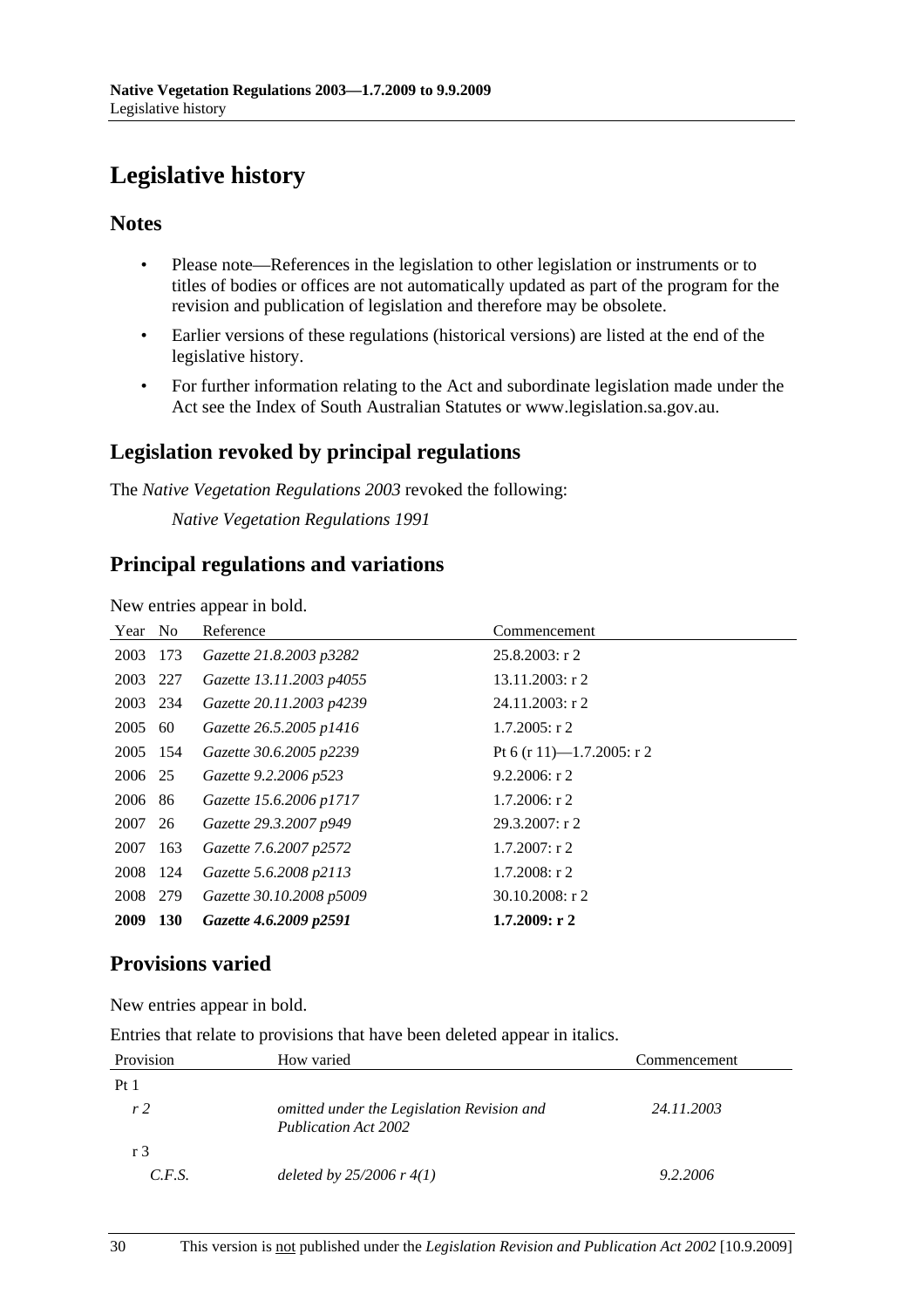| country                                | varied by 25/2006 r 4(2)                                           | 9.2.2006   |
|----------------------------------------|--------------------------------------------------------------------|------------|
| Mining Act                             | inserted by 279/2008 r 4                                           | 30.10.2008 |
| <b>River Murray</b><br>Floodplain Area | inserted by 234/2003 r 4                                           | 24.11.2003 |
| <b>SACFS</b>                           | inserted by $25/2006$ r 4(3)                                       | 9.2.2006   |
| Pt 2                                   |                                                                    |            |
| r 5                                    |                                                                    |            |
| r 5(1)                                 | varied by 227/2003 r 4                                             | 13.11.2003 |
|                                        | varied by 154/2005 r 11(1) and (2)                                 | 1.7.2005   |
|                                        | varied by $25/2006$ r $5(1)$ — $(23)$                              | 9.2.2006   |
|                                        | varied by 26/2007 r 4                                              | 29.3.2007  |
|                                        | varied by 279/2008 r $5(1)$ —(4)                                   | 30.10.2008 |
| r $5(1a)$ — $(1c)$                     | inserted by 25/2006 r 5(24)                                        | 9.2.2006   |
| r 5(2)                                 | varied by 234/2003 r 5(1)                                          | 24.11.2003 |
| r 5(2a)                                | inserted by 234/2003 r 5(2)                                        | 24.11.2003 |
| r 5(7a)                                | inserted by 279/2008 r 5(5)                                        | 30.10.2008 |
| r $5(8)$ — $(11)$                      | inserted by 25/2006 r 5(25)                                        | 9.2.2006   |
| r 6                                    |                                                                    |            |
| r(6(2))                                | varied by 26/2007 r 5                                              | 29.3.2007  |
| r 6(2a)                                | inserted by 234/2003 r 6                                           | 24.11.2003 |
| Pt <sub>3</sub>                        |                                                                    |            |
| r 8                                    |                                                                    |            |
| r 8(2)                                 | varied by 60/2005 r 4                                              | 1.7.2005   |
|                                        | varied by 86/2006 r 4                                              | 1.7.2006   |
|                                        | varied by 163/2007 r 4                                             | 1.7.2007   |
|                                        | varied by 124/2008 r 4                                             | 1.7.2008   |
|                                        | varied by 130/2009 r 4                                             | 1.7.2009   |
| Pt 4                                   |                                                                    |            |
| r 9                                    |                                                                    |            |
| native vegetation                      | varied by 25/2006 r 6                                              | 9.2.2006   |
| r <sub>13</sub>                        |                                                                    |            |
| r 13(1)                                | r 13 redesignated as $r$ 13(1) by 25/2006 r 7                      | 9.2.2006   |
| r 13(2)                                | inserted by 25/2006 r 7                                            | 9.2.2006   |
| r14                                    | omitted under the Legislation Revision and<br>Publication Act 2002 | 24.11.2003 |

## **Historical versions**

24.11.2003 1.7.2005 9.2.2006 1.7.2006 29.3.2007 1.7.2007